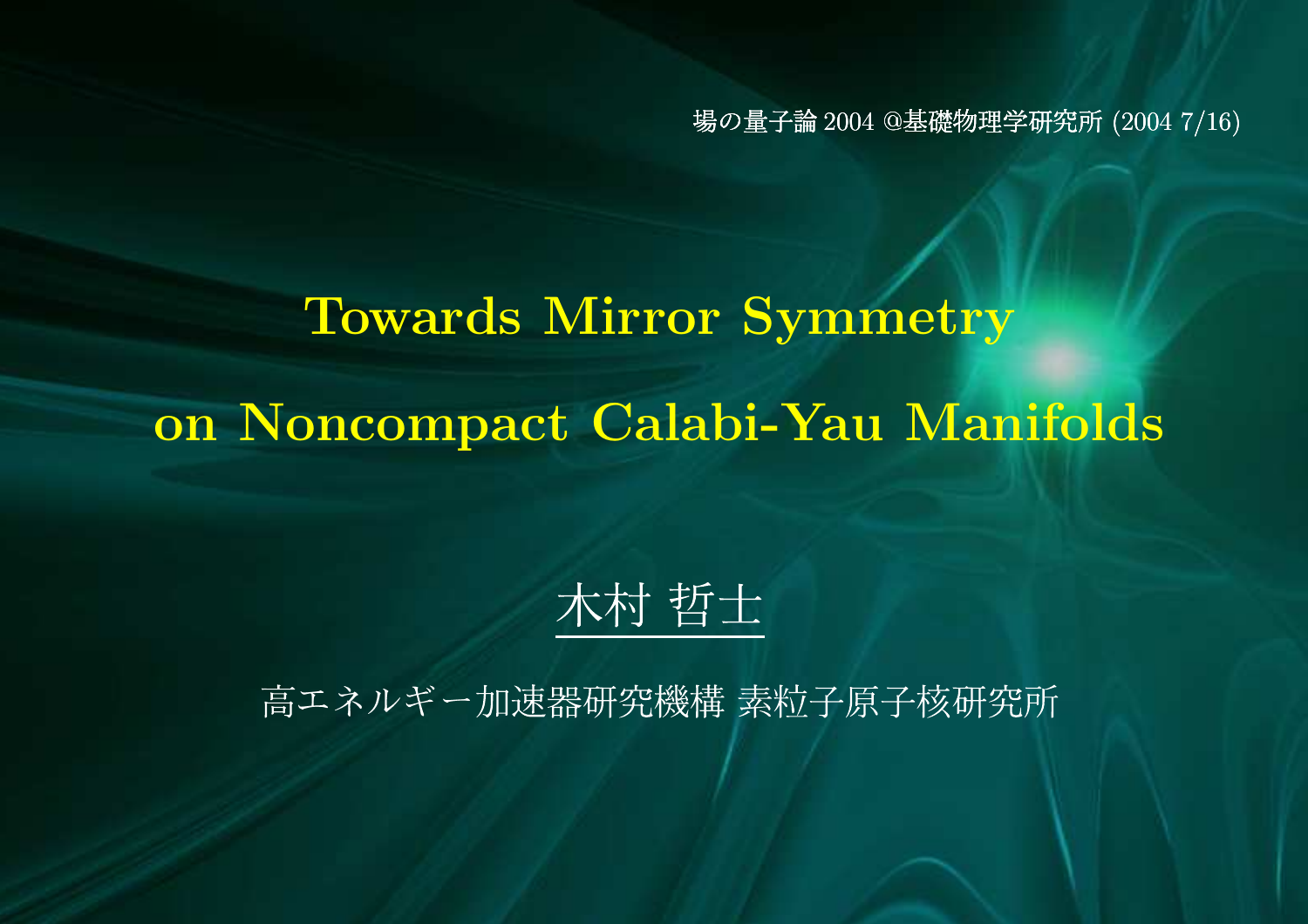| <b>Noncompact Calabi-Yau</b> |  |  |
|------------------------------|--|--|
|                              |  |  |

| line bundles (ex.)                                                                                                    | total dimension               |                                 |
|-----------------------------------------------------------------------------------------------------------------------|-------------------------------|---------------------------------|
| $\boxed{\mathbb{C} \ltimes \left(\mathbb{C} \overline{\mathbf{P}^{N-1}} = \frac{SU(N)}{SU(N-1) \times U(1)} \right)}$ | $1 + (N - 1)$                 |                                 |
| $\mathbb{C}\ltimes\overline{\left(Q^{N-2}=\overline{\frac{SO(N)}{SO(N-2)\times U(1)}}\right)}$                        | $\boxed{1 + (N - 2)}$         |                                 |
| $\mathbb{C}\ltimes E_6/[SO(10)\times U(1)]$                                                                           | $1 + 16$                      |                                 |
| $\mathbb{C}\ltimes E_7/[E_6\times U(1)]$                                                                              | $1 + 27$                      |                                 |
| $\boxed{\mathbb{C} \ltimes \left( \overline{\mathrm{G}_{N,M}} = \overline{\frac{U(N)}{U(N-M) \times U(M)}} \right)}$  | $1+M(N-M)$                    |                                 |
| $\overline{\mathbb{C}\ltimes SO(2N)/U(N)}$                                                                            | $1+\frac{1}{2}N(N-1)$         | これらの                            |
| $\mathbb{C} \ltimes Sp(N)/U(N)$                                                                                       | $\boxed{1+\frac{1}{2}N(N+1)}$ | <b>Mirror Pairs</b><br>はどんなものか? |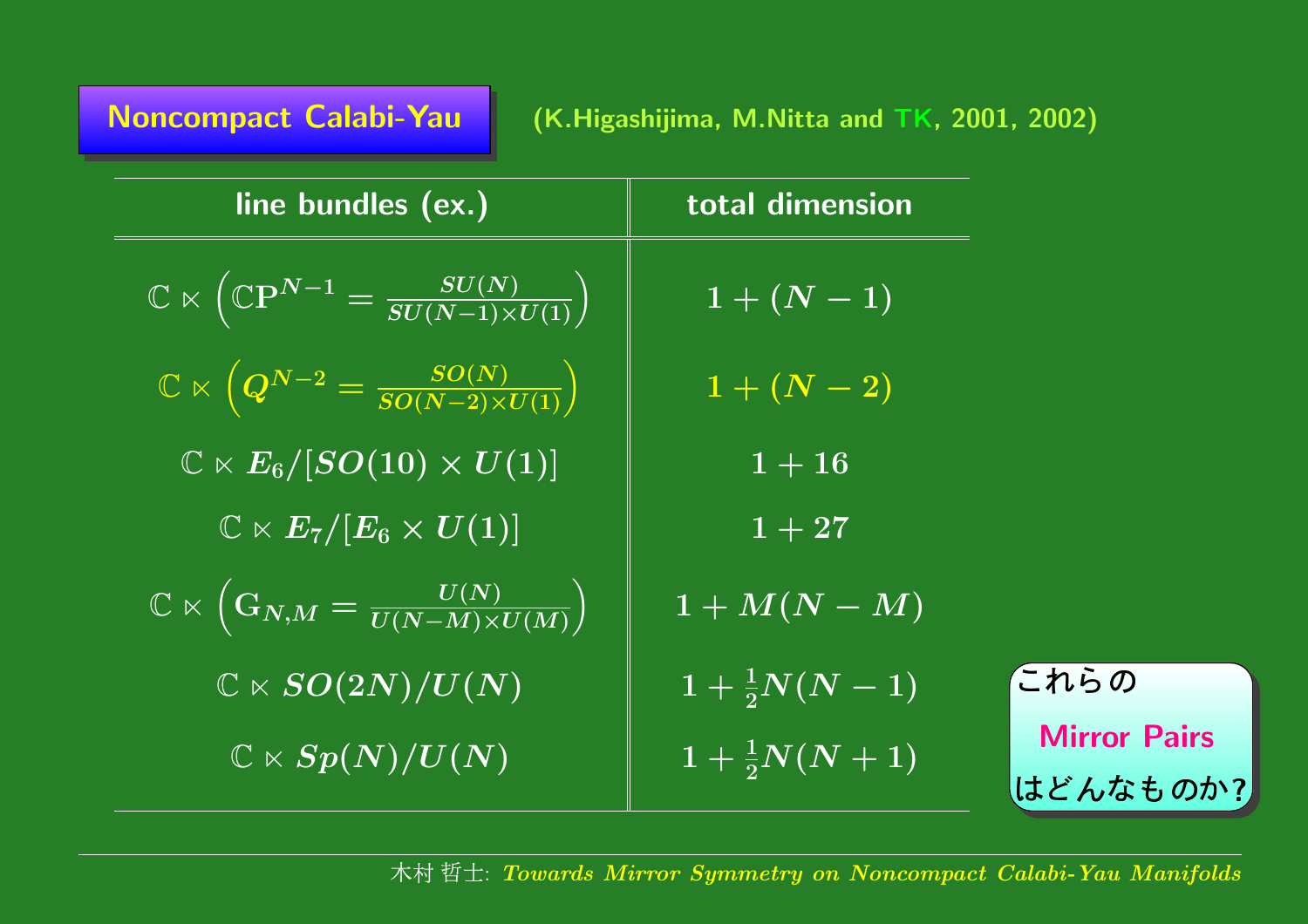### $\mathcal{O}(-N+k)$  bundle on  $\mathbb{C}\mathrm{P}^{N-1}[k]$  の mirror dual を構成する



line bundle on  $\mathbb{C}\mathrm{P}^{N-1}$  もしくはline bundle on  $\mathbb{C}\mathrm{P}^{N-1}[k]$  以上の情報を持

line bundles on HSS の mirror dual の試金

▼ Noncompact CY 3-fold  $(N = 4)$  を含む



noncompact CY 3-fold の典型例: deformed/singular/resolved conifold

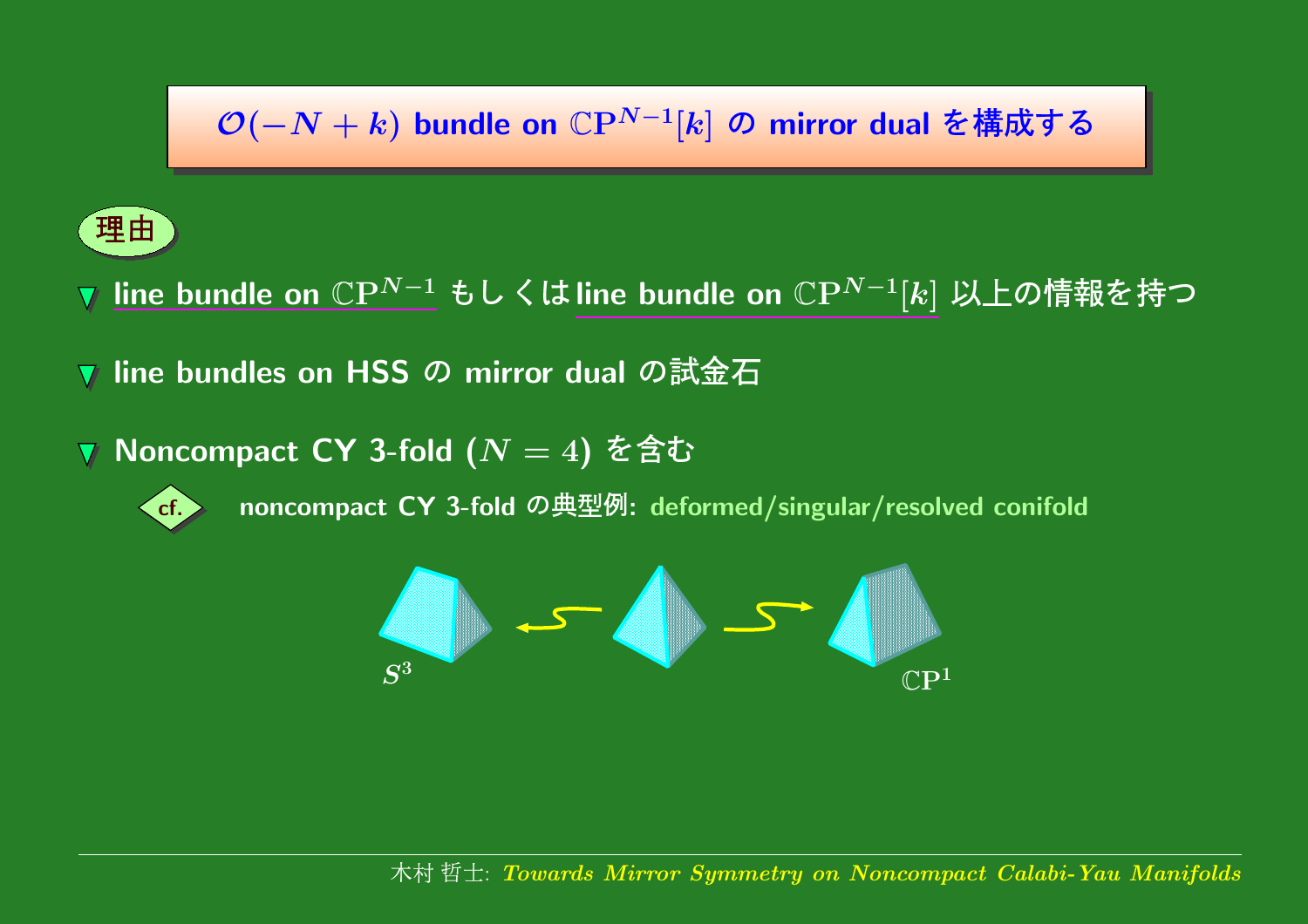

E. Witten: "Phases of  $\mathcal{N}=2$  Theories in Two Dimensions" K. Hori and C. Vafa: "Mirror Symmetry"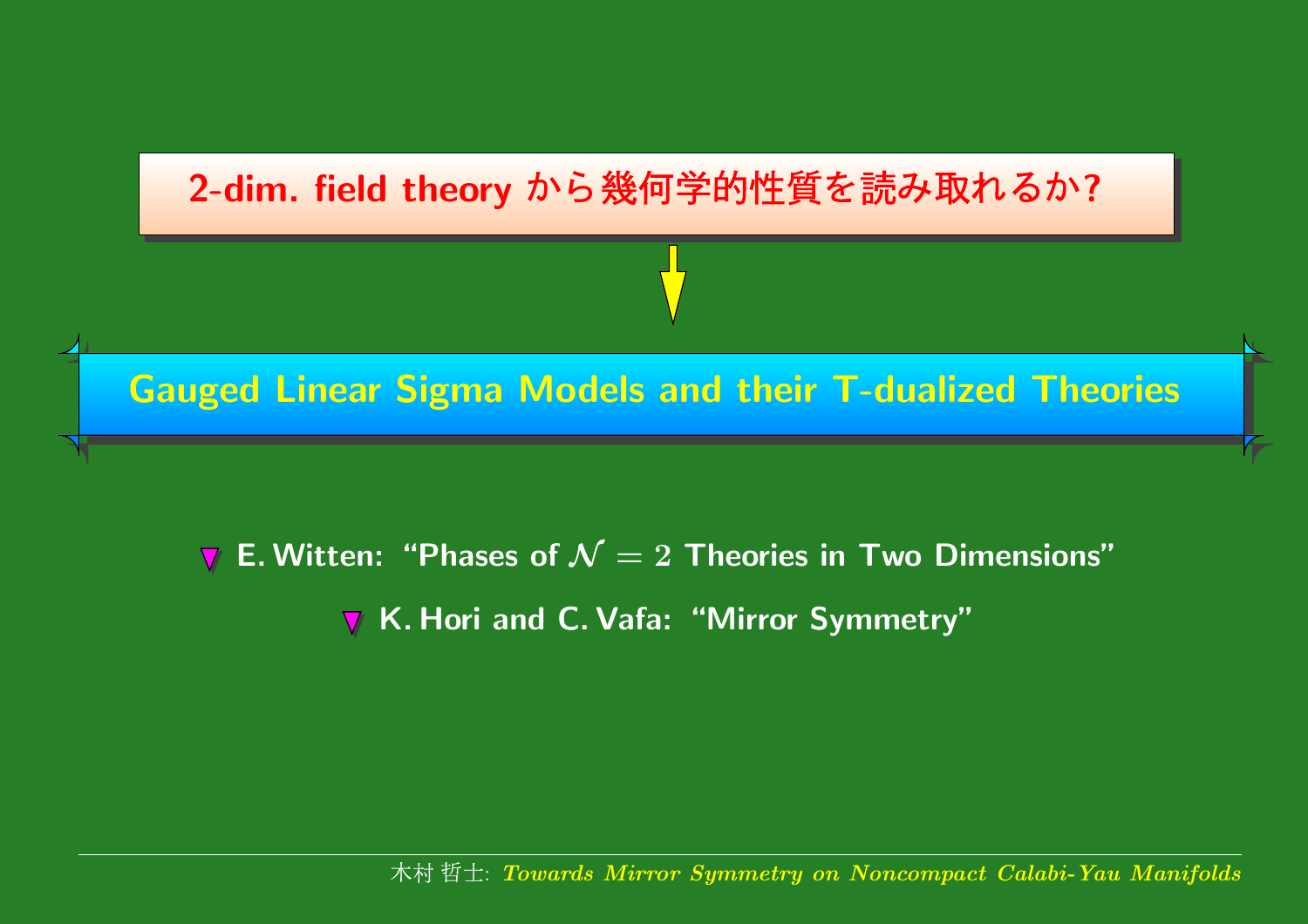#### Gauged Linear Sigma Model

般的な 2-dim.  $\mathcal{N}=(2,2)$  SUSY  $U(1)$  gauge theory Lagrangian:

$$
\mathcal{L} = \int d^4 \theta \left\{ -\frac{1}{e^2} \overline{\Sigma} \Sigma + \sum_i \overline{\Phi}_i e^{2Q_i V} \Phi_i \right\}
$$

$$
+ \left( \int d^2 \theta \, W(\Phi) + h.c. \right) + \left( \frac{1}{\sqrt{2}} \int d^2 \widetilde{\theta} \, \widetilde{W}(\Sigma) + h.c. \right)
$$

$$
W(\Phi) = \Phi_0 \cdot G_K(\Phi_j)
$$

$$
G_K(\Phi_i) = \text{quasi-homogeneous polynomial degree } K
$$

$$
\widetilde{W}(\Sigma) = -\Sigma t, \quad t = r - i\theta
$$

potential energy density (SUSY vacua の探索):

$$
\mathcal{U} \;=\; \frac{e^2}{2}\Big(r-\sum_i Q_i |\phi_i|^2\Big)^2 + \sum_i \Big|\frac{\partial W}{\partial \phi_i}\Big|^2 + 2|\sigma|^2 \sum_i Q_i^2 |\phi_i|^2
$$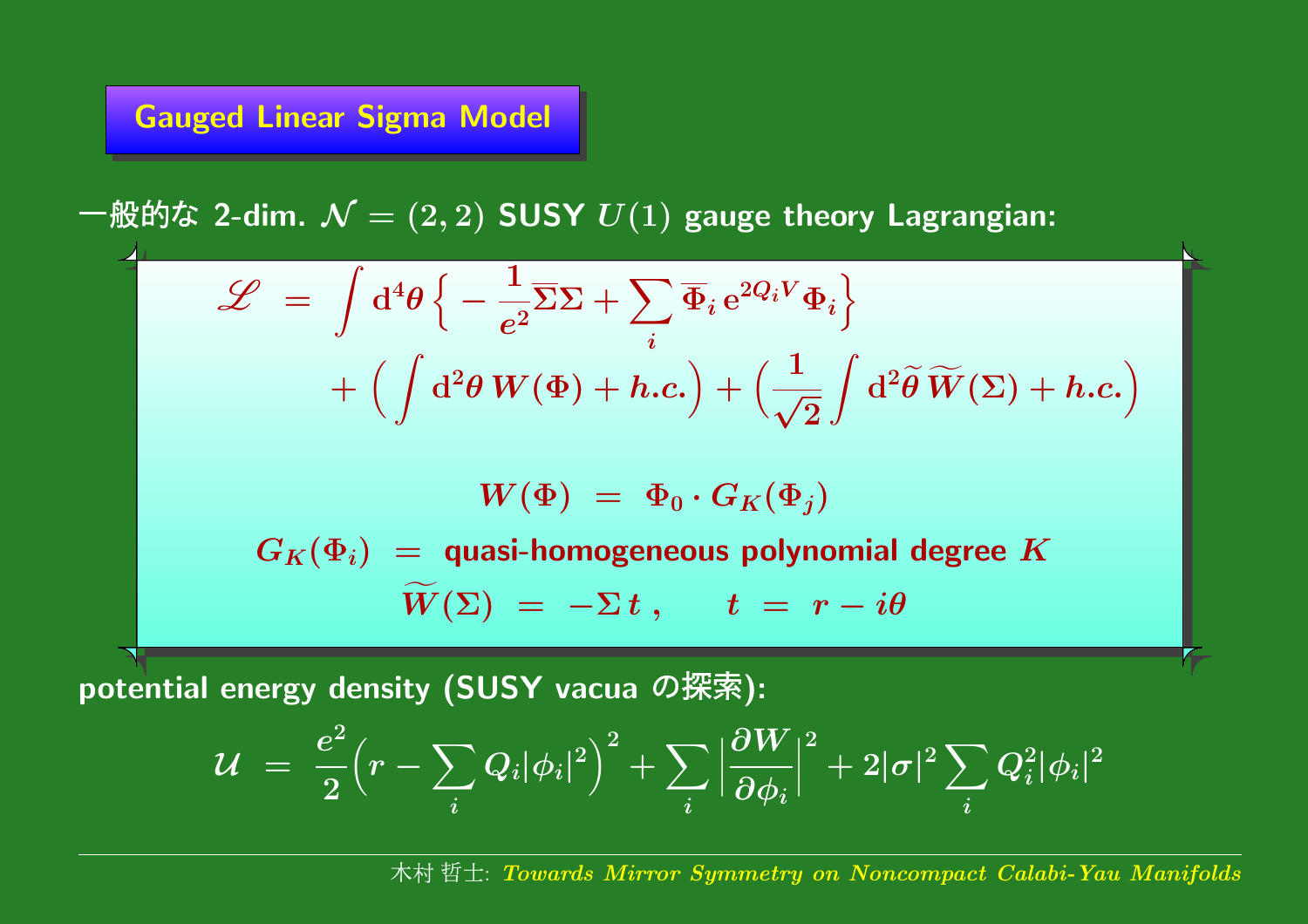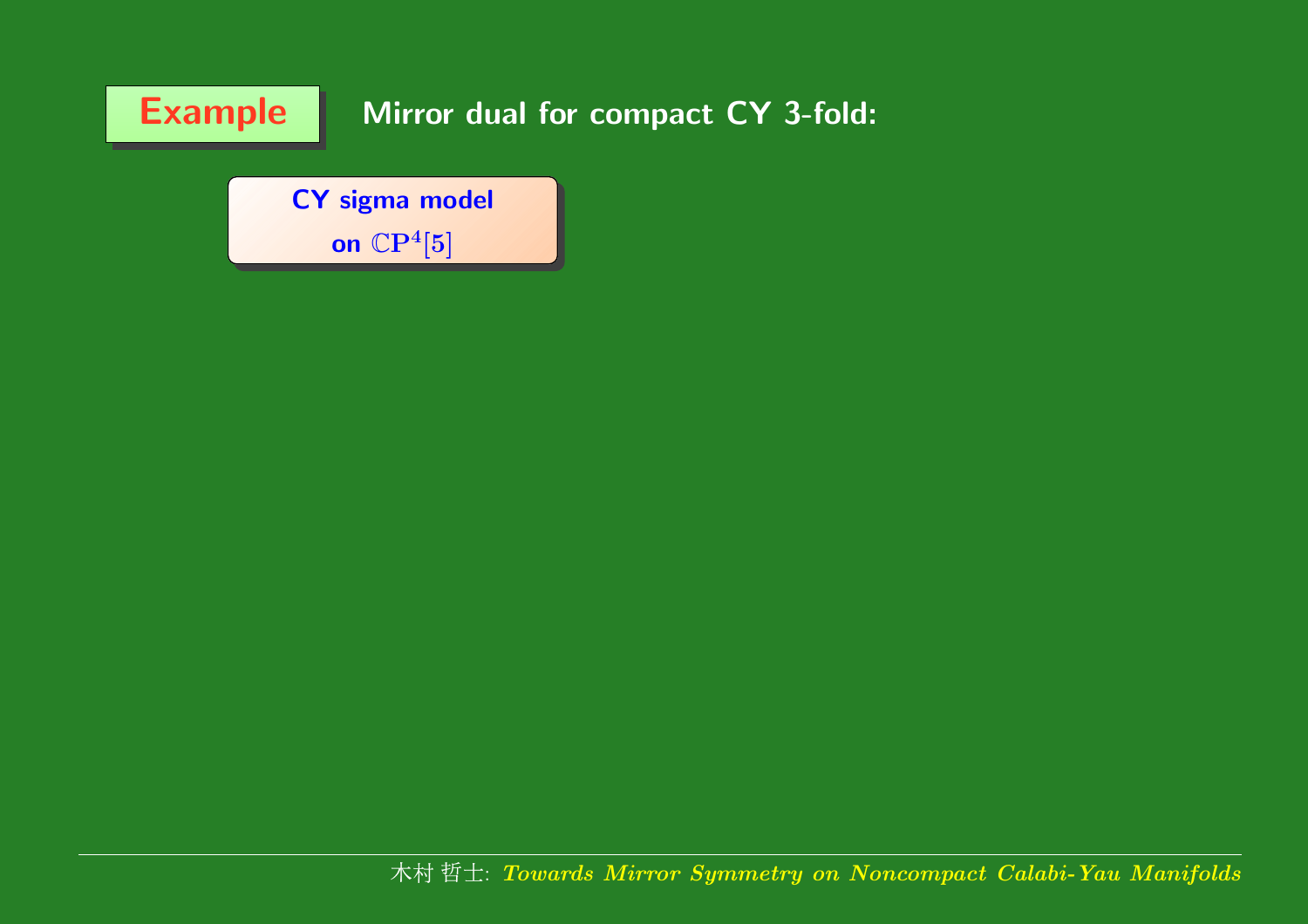

$$
W \,\,=\,\, X^5_1 + X^5_2 + X^5_3 + X^5_4 + X^5_5
$$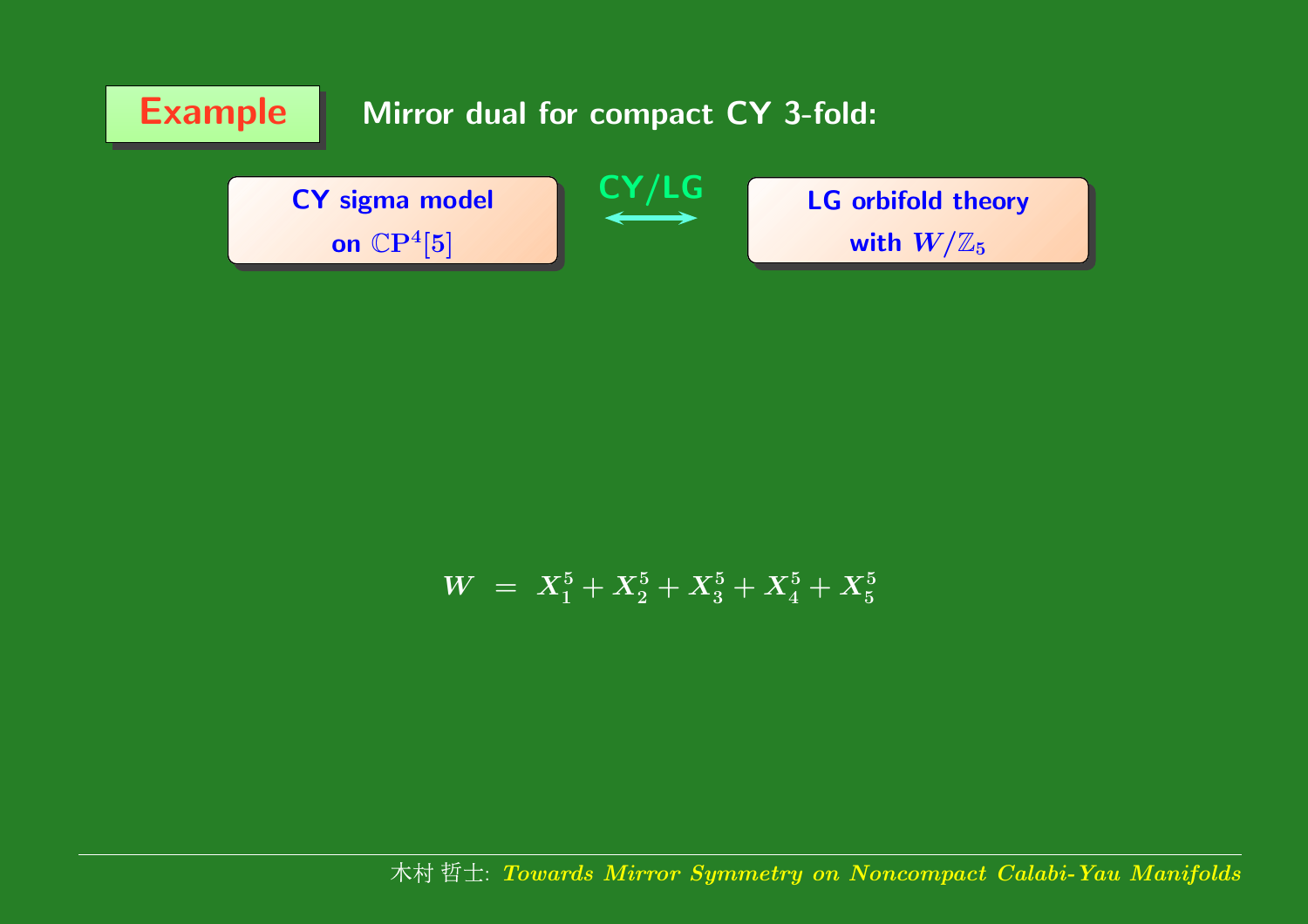

 $W \; = \; X_{1}^{5} + X_{2}^{5} + X_{3}^{5} + X_{4}^{5} + X_{5}^{5}$  $\boldsymbol{W}$  $\widetilde{\phantom{a}}$  $W \,\,=\,\, X$  $\widetilde{\phantom{a}}$  $\widetilde{X}_1^5+\widetilde{X}_2^5$  $\widetilde{X^5_2}+\widetilde{X^5_3}$  $\widetilde{X}_3^5+\widetilde{X}_4^5$  $\widetilde{X}_4^5+\widetilde{X}_5^5$  $\widetilde{X}_5^5+\mathrm{e}^{t/5}\widetilde{X}_1\widetilde{X}_2\widetilde{X}_3\widetilde{X}_4\widetilde{X}_5$  $h_{21}(\mathbb{C}P^4[5]) = h_{11}(\mathbb{C}P^4[5]/(\mathbb{Z}_5)^3) = 101\;, \qquad h_{11}(\mathbb{C}P^4[5]) = h_{21}(\mathbb{C}P^4[5]/(\mathbb{Z}_5)^3) = 101.$ 

GLSMと T-dualized theoryは, Greene-Plesser構成法を簡単に再現す |<br>|-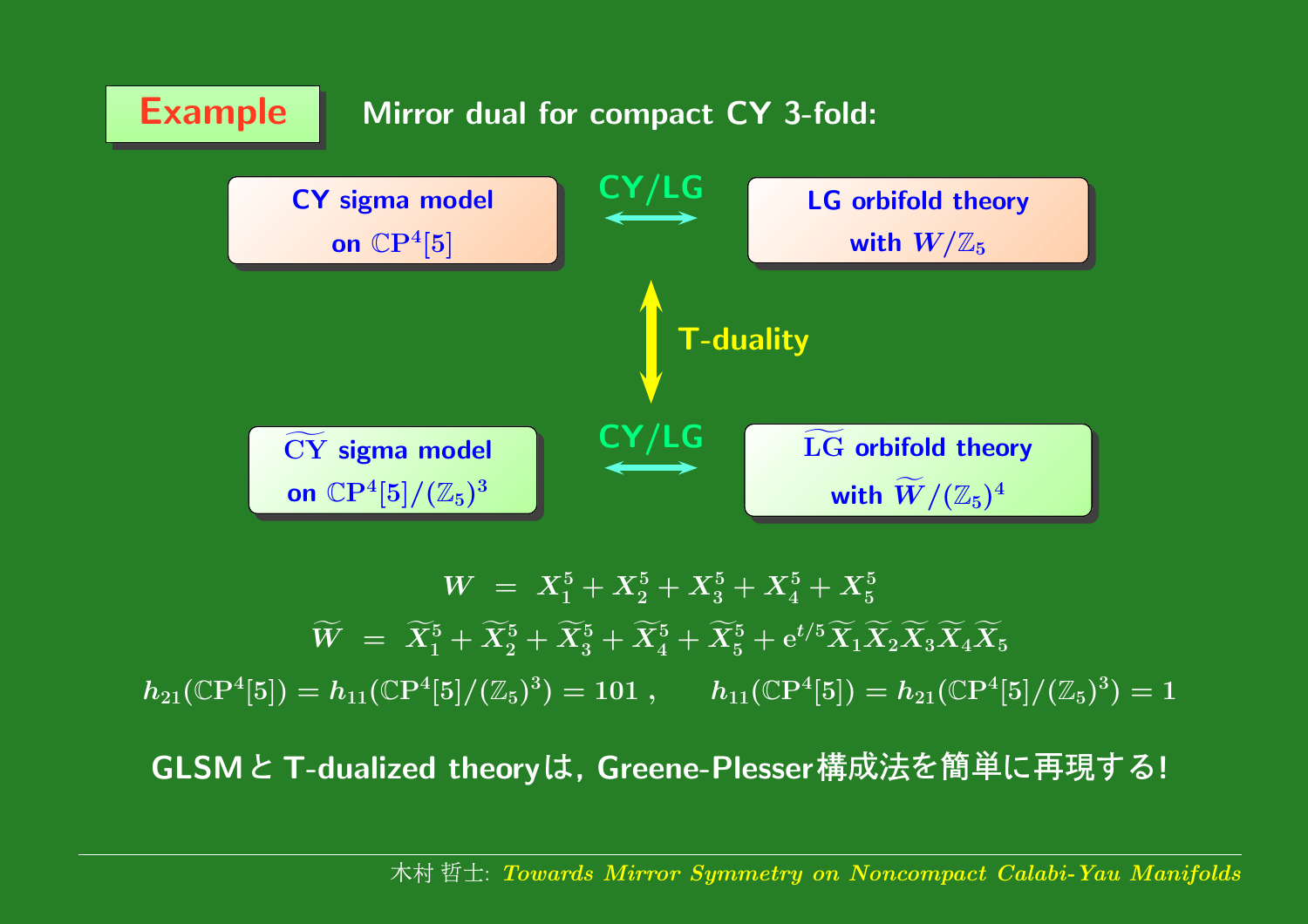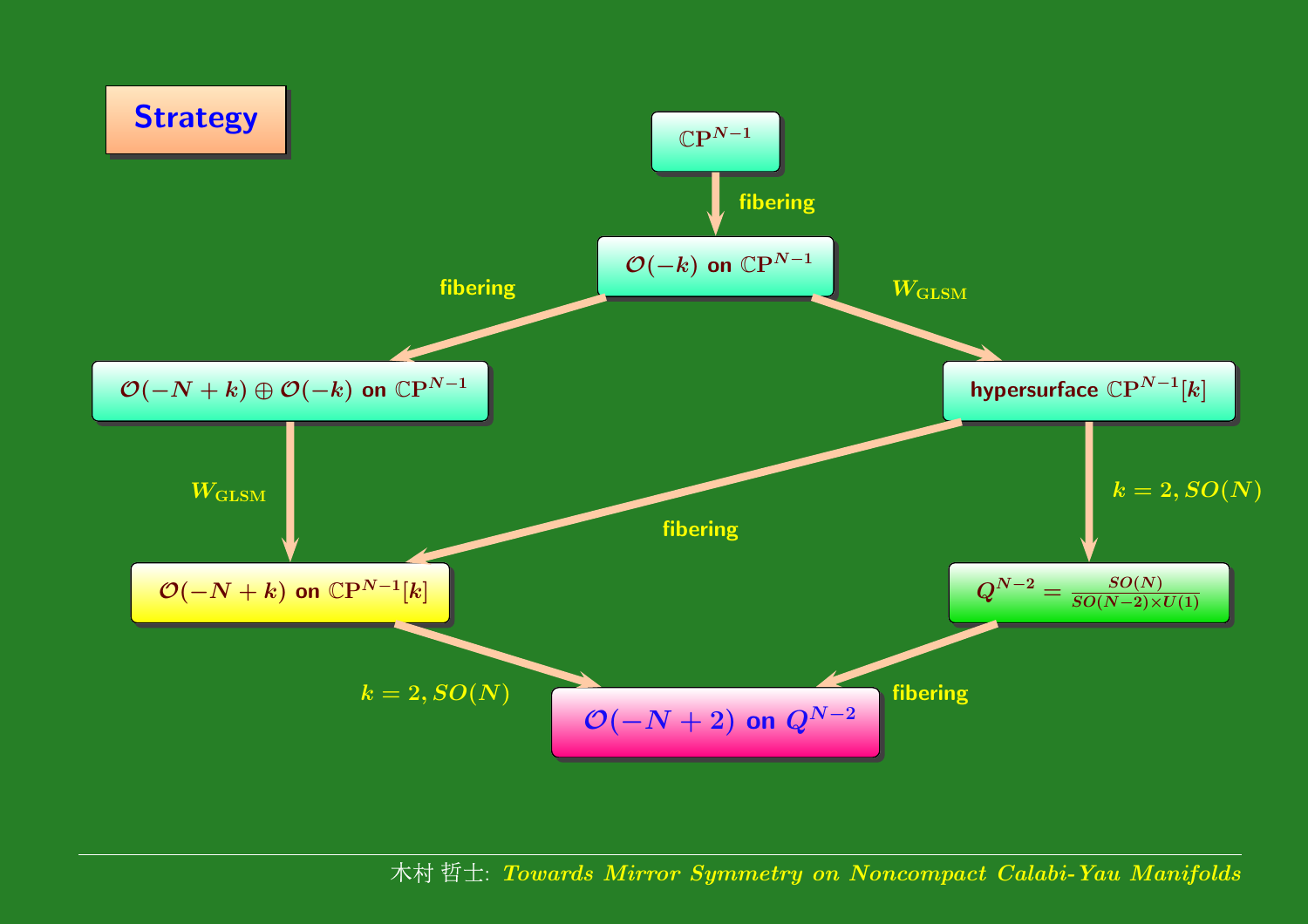| <b>Gauged Linear Sigma Model</b> for $\mathcal{O}(-N+k)$ bundle on $\mathbb{C}\mathrm{P}^{N-1}[k]$ |
|----------------------------------------------------------------------------------------------------|
|                                                                                                    |

| chiral superfields $\parallel$ . |  |  |        |
|----------------------------------|--|--|--------|
| $ U(1) $ charge                  |  |  | $-N+k$ |

$$
W_{\rm GLSM} \,\,=\,\, P_1 \cdot G_k(S_i)
$$

 $G_k(S_i)$  : quasi-homogeneous polynomial of degree  $k$ 

potential energy:

$$
\begin{aligned} \mathcal{U}(s_i,p_a,\sigma) \; &= \; \frac{e^2}{2}\Big[r-\sum_{i=1}^N |s_i|^2 + k|p_1|^2 + (N-k)|p_2|^2\Big]^2 \\ &\; + 2|\sigma|^2 \Big\{\sum_{i=1}^N |s_i|^2 + k^2|p_1|^2 + (N-k)^2|p_2|^2\Big\} \\ &\; + \big|G_k(s_i)\big|^2 + |p_1|^2 \cdot \sum_{i=1}^N \big|\partial_i G_k(s_j)\big|^2 \end{aligned}
$$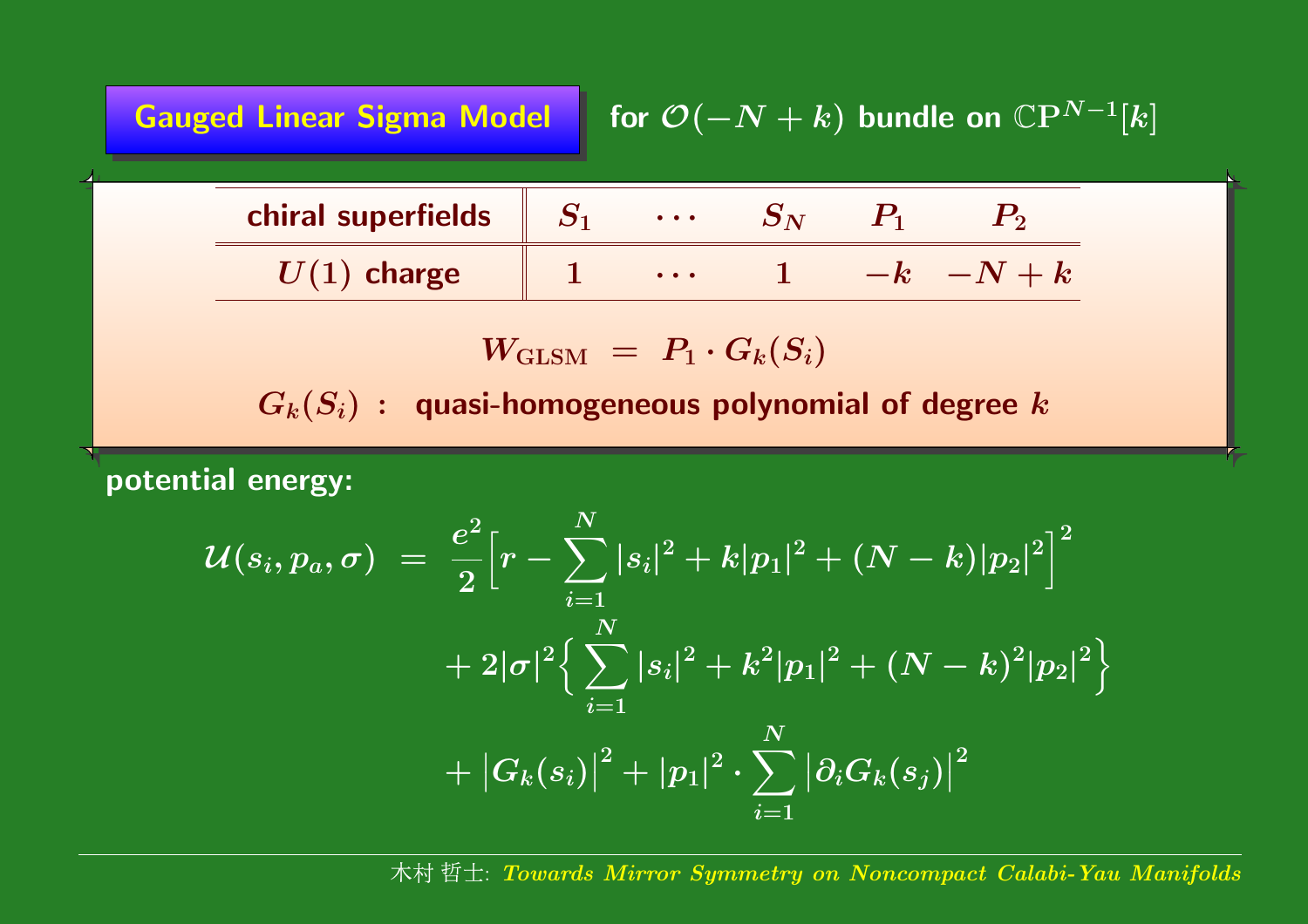

on  $M_{>0}\mathbf{:}$ CY sigma model on  $\mathcal O(-N+k)$  bundle on  $\mathbb C \mathrm P^{N-1}[k]$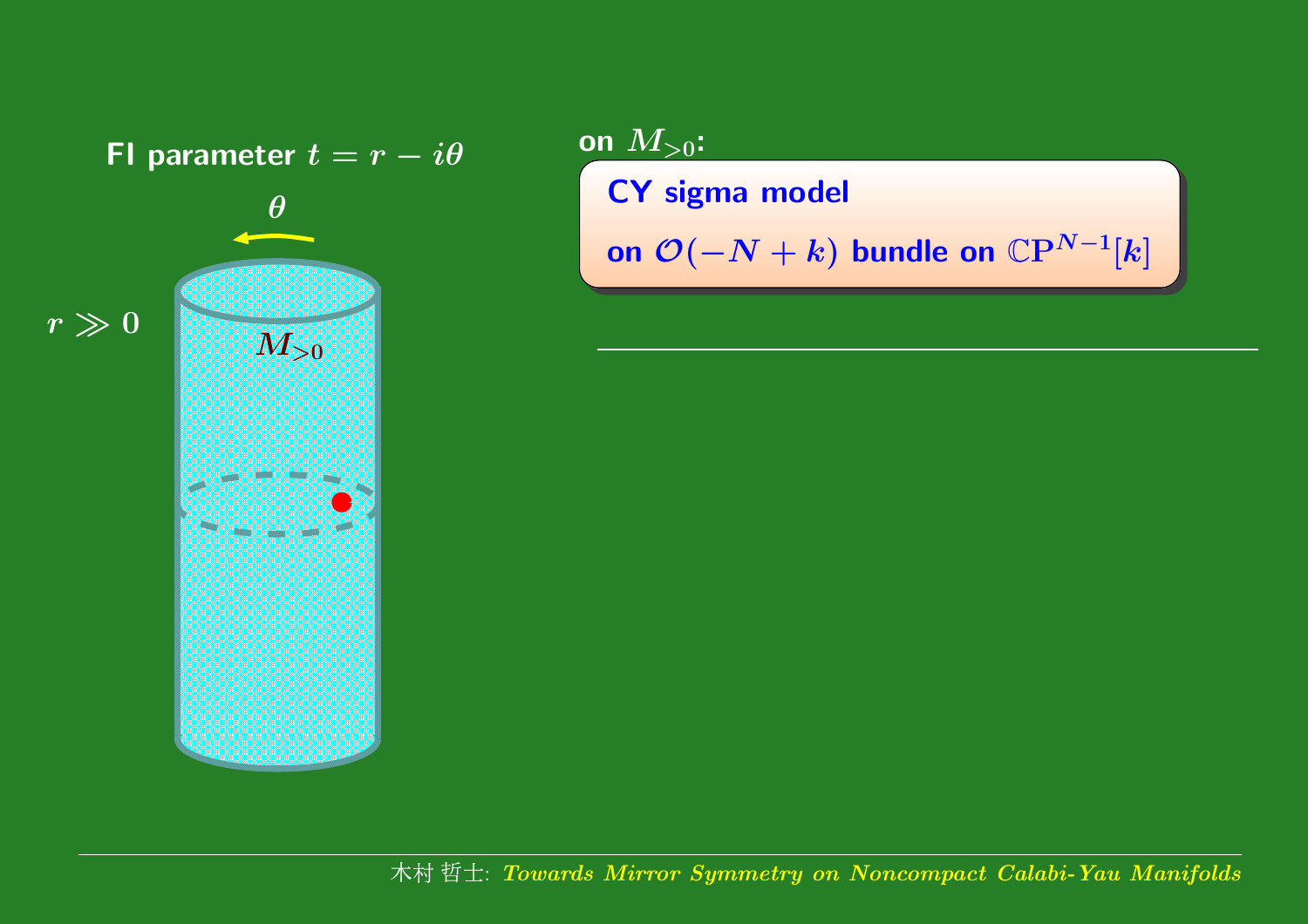

on  $M_{>0}\mathbf{:}$ CY sigma model on  $\mathcal O(-N+k)$  bundle on  $\mathbb C \mathrm P^{N-1}[k]$ 

on  $M_{N-k}\mathpunct:$ 

orbifold sigma model onn $\left|\left(S_{i}\right)\in\mathbb{C}^{N}\Big|G_{k}(S_{i})=0\right\rangle\Big/\mathbb{Z}_{N-k}$ 

on  $M_k\!\!$  :  $\sqrt{ }$  $\left\{ \begin{array}{c} \left( \text{sigma model on } \mathbb{C}^1 \right) \ \otimes (W_\text{LG} = G_k(S_i) \; \textsf{LG theory}) \end{array} \right\} \Bigg/ \mathbb{Z}_k$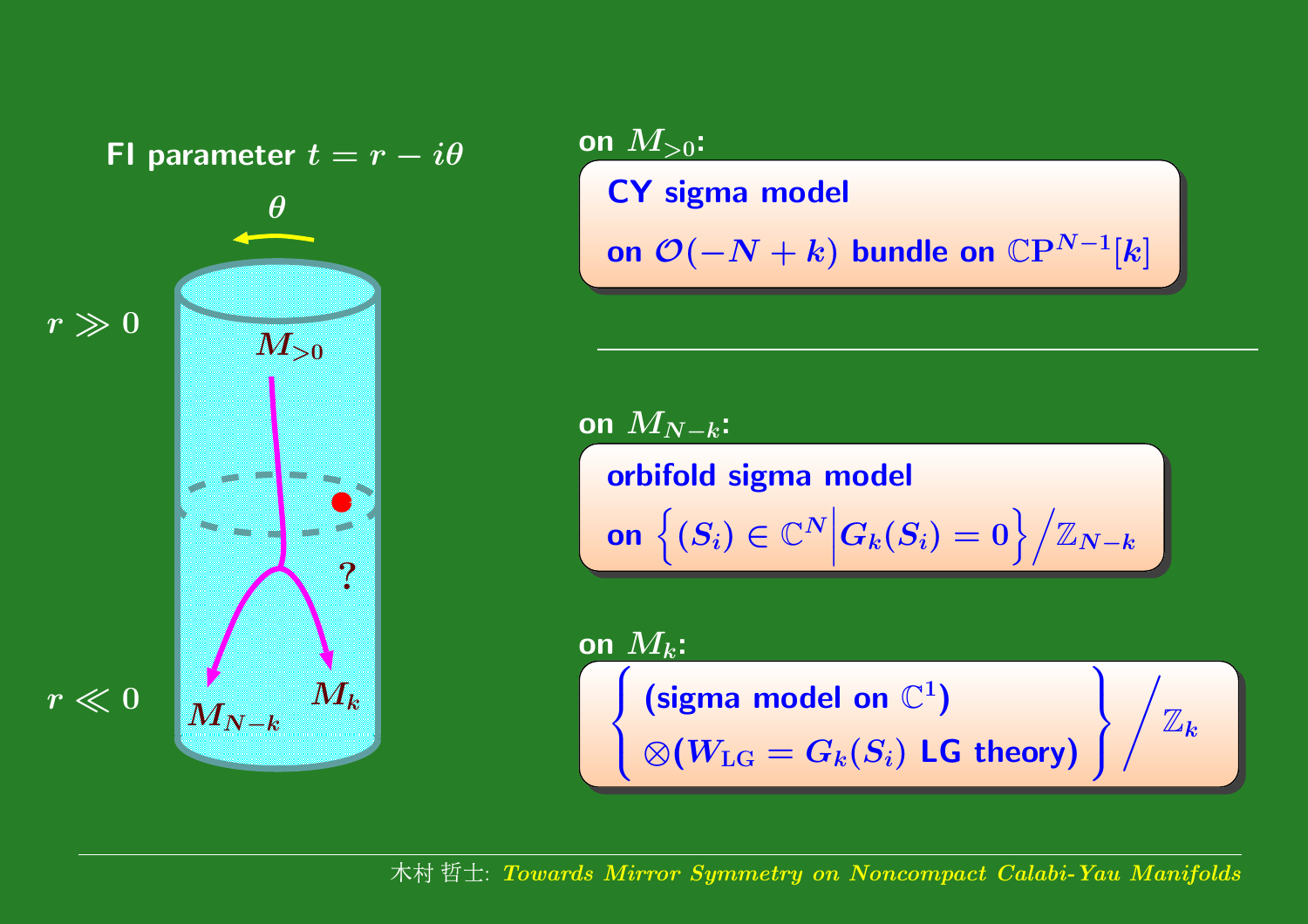

$$
\textbf{\textsf{T}-dualized Theory}}\qquad \qquad Y_i+\overline{Y}_i\equiv \overline{\Phi}_i\,\mathrm{e}^{2Q_iV}\Phi_i
$$

#### LG twisted superpotential:

$$
\widetilde{W} = \sum_{i=1}^{N} e^{-Y_i} + e^{-Y_{P_1}} + e^{-Y_{P_2}} + \Sigma \Big( \sum_{i=1}^{N} Y_i - kY_{P_1} - (N - k) Y_{P_2} - t \Big)
$$

#### "period integral" を導入  $\,$   $(W_{\text{GLSM}}\,$  の存在の有無を感知)

$$
\Pi_{\text{without }W_{\text{GLSM}}} \equiv \int d\Sigma \prod_{i=1}^{N} dY_{i} \, dY_{P_{1}} \, dY_{P_{2}} \, \exp(-\widetilde{W})
$$
\n
$$
\widehat{\Pi}_{\text{with }W_{\text{GLSM}}} \equiv \int d\Sigma \prod_{i=1}^{N} dY_{i} \, dY_{P_{1}} \, dY_{P_{2}} \, (k\Sigma) \, \exp(-\widetilde{W})
$$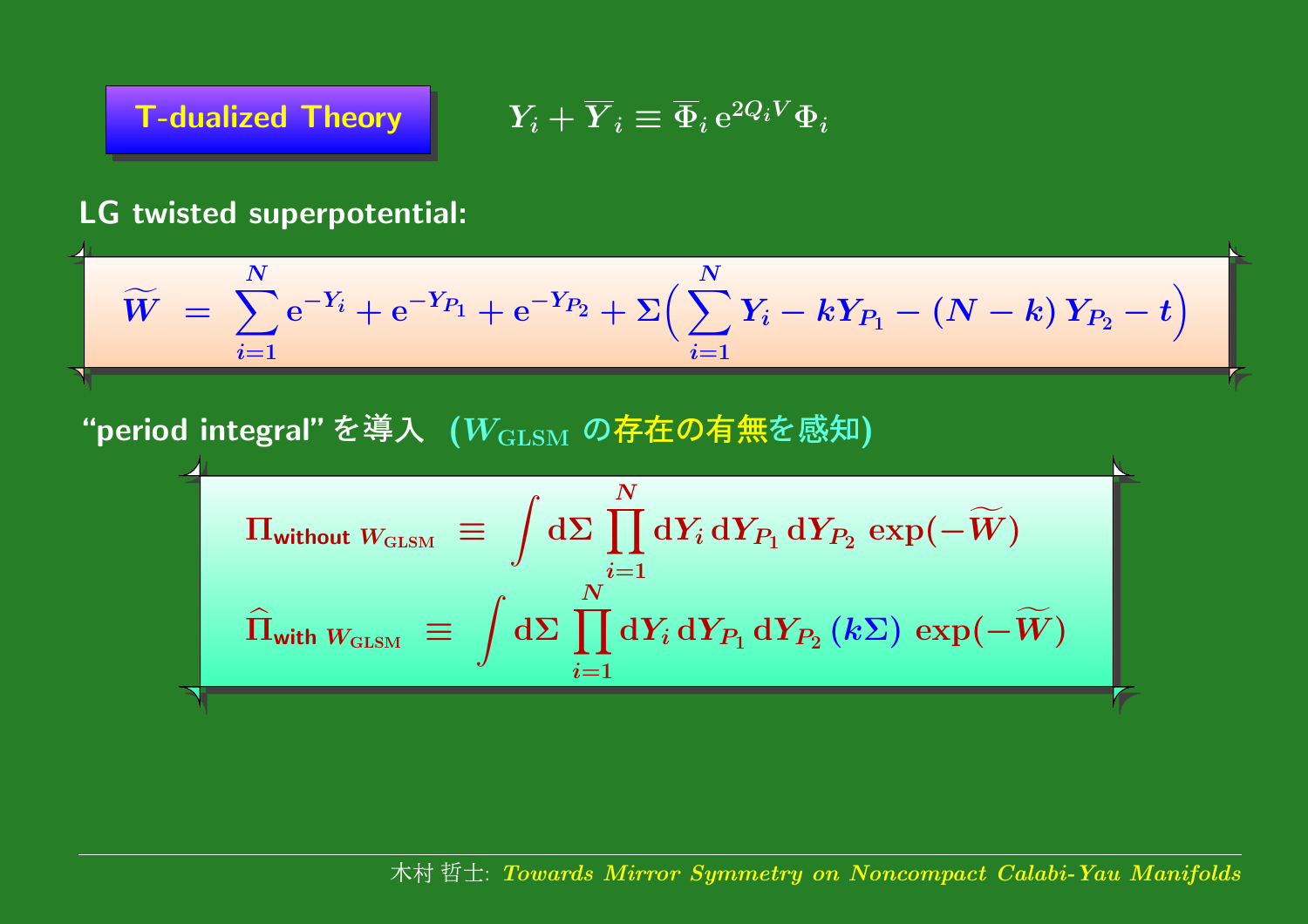#### Π  $\widehat{\phantom{a}}$ ら mirror geometry を読み取る操作: <mark>k∑</mark>

$$
k\Sigma \rightarrow \frac{\partial}{\partial Y_{P_1}}\Bigg[
$$

#### 数方程式  $\qquad \qquad \mathbb{Z}_{N-k}$  orbifold solution

$$
\widetilde{M}_{N-k} \;=\; \Big\{F(Z_a) \;=\; 0\;,\; G(Z_i;u,v) \;=\; 0\Big\}\Big/\big\{\mathbb{C}^*\times(\mathbb{Z}_{N-k})^{N-2}\big\}\\ F(Z_a) \;=\; Z_1^{N-k}+\cdots+Z_k^{N-k}+1\\ G(Z_i;u,v) \;=\; Z_{k+1}^{N-k}+\cdots+Z_N^{N-k}+Z_1\cdots Z_N({\rm e}^{t/(N-k)}-uv)
$$

Za 7→ <sup>ω</sup>aZ<sup>a</sup> for <sup>a</sup> <sup>=</sup> 1, · · · , k (C<sup>k</sup>-plane  ) Zb 7→ λωbZ<sup>b</sup> for b <sup>=</sup> k + 1, · · · , N (CP<sup>N</sup>−k−<sup>1</sup>[<sup>N</sup> <sup>−</sup> <sup>k</sup>]  ) <sup>ω</sup>N−<sup>k</sup> a<sup>=</sup> <sup>ω</sup>N−<sup>k</sup> <sup>b</sup> <sup>=</sup> <sup>ω</sup><sup>1</sup> · · · <sup>ω</sup><sup>N</sup> <sup>=</sup> <sup>1</sup> , <sup>λ</sup> : <sup>C</sup><sup>∗</sup>-value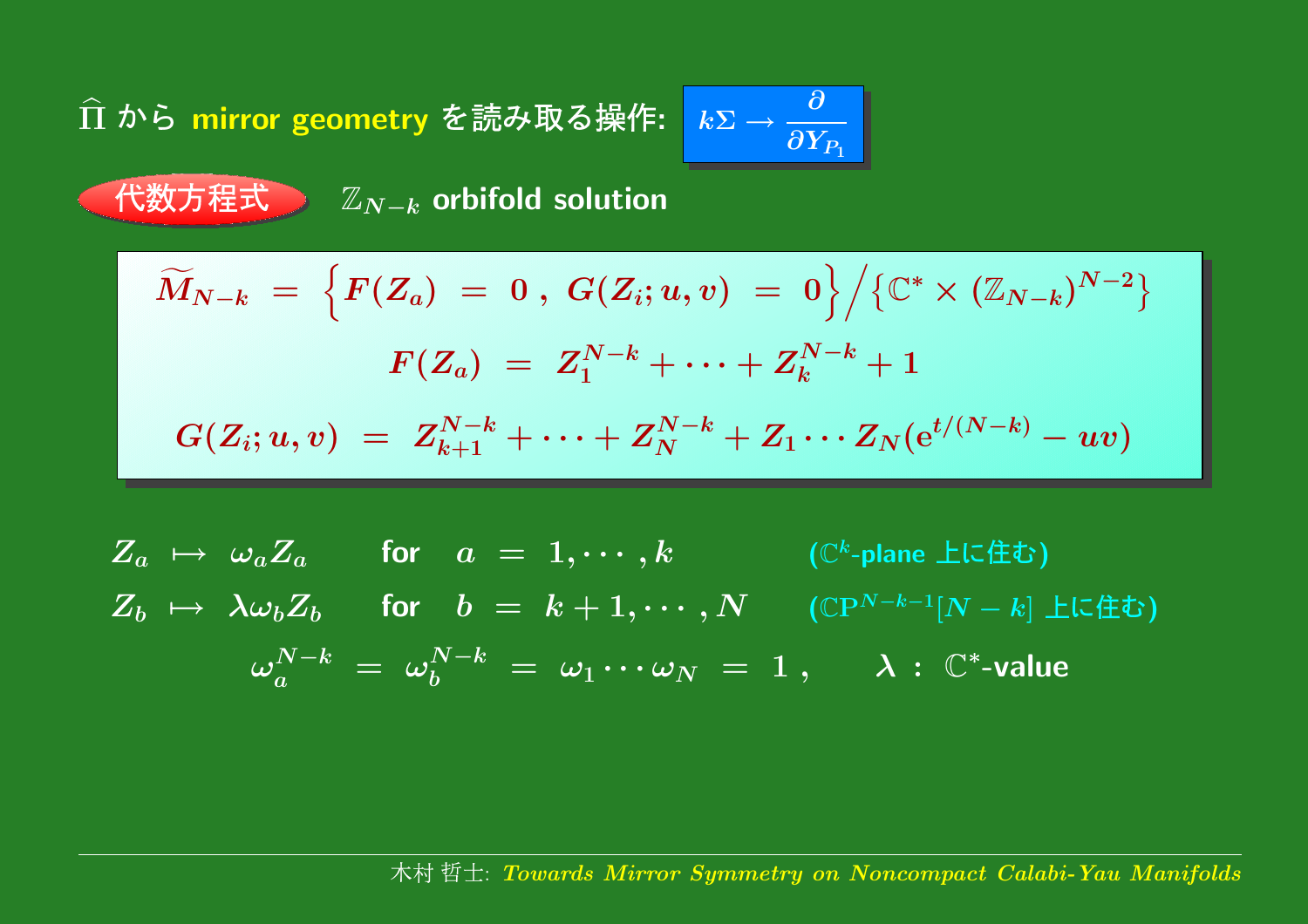

$$
\widetilde{M}_k \;=\; \Big\{ \mathcal{F}(Z_i) \;=\; 0\;,\; \mathcal{G}(Z_i;u,v) \;=\; 0 \Big\} \Big/ \big\{ \mathbb{C}^* \times (\mathbb{Z}_k)^{N-2} \big\} \notag\\ \mathcal{F}(Z_i) \;=\; Z_1^k + \cdots + Z_k^k + \mathrm{e}^{\tau/k} Z_1 \cdots Z_N \notag\\ \mathcal{G}(Z_i;u,v) \;=\; Z_{k+1}^k + \cdots + Z_N^k + 1 - uv
$$

$$
Z_a \mapsto \lambda \omega_a Z_a \quad \text{for} \quad a = 1, \cdots, k \quad \text{(CPk-1[k] \text{ Let } \text{Eb})}
$$
\n
$$
Z_b \mapsto \omega_b Z_b \quad \text{for} \quad b = k+1, \cdots, N \quad \text{(CN-k-plane \text{ Let } \text{Eb})}
$$
\n
$$
\omega_a^k = \omega_b^k = \omega_1 \cdots \omega_N = 1 \,, \quad \lambda : \mathbb{C}^* \text{-value}
$$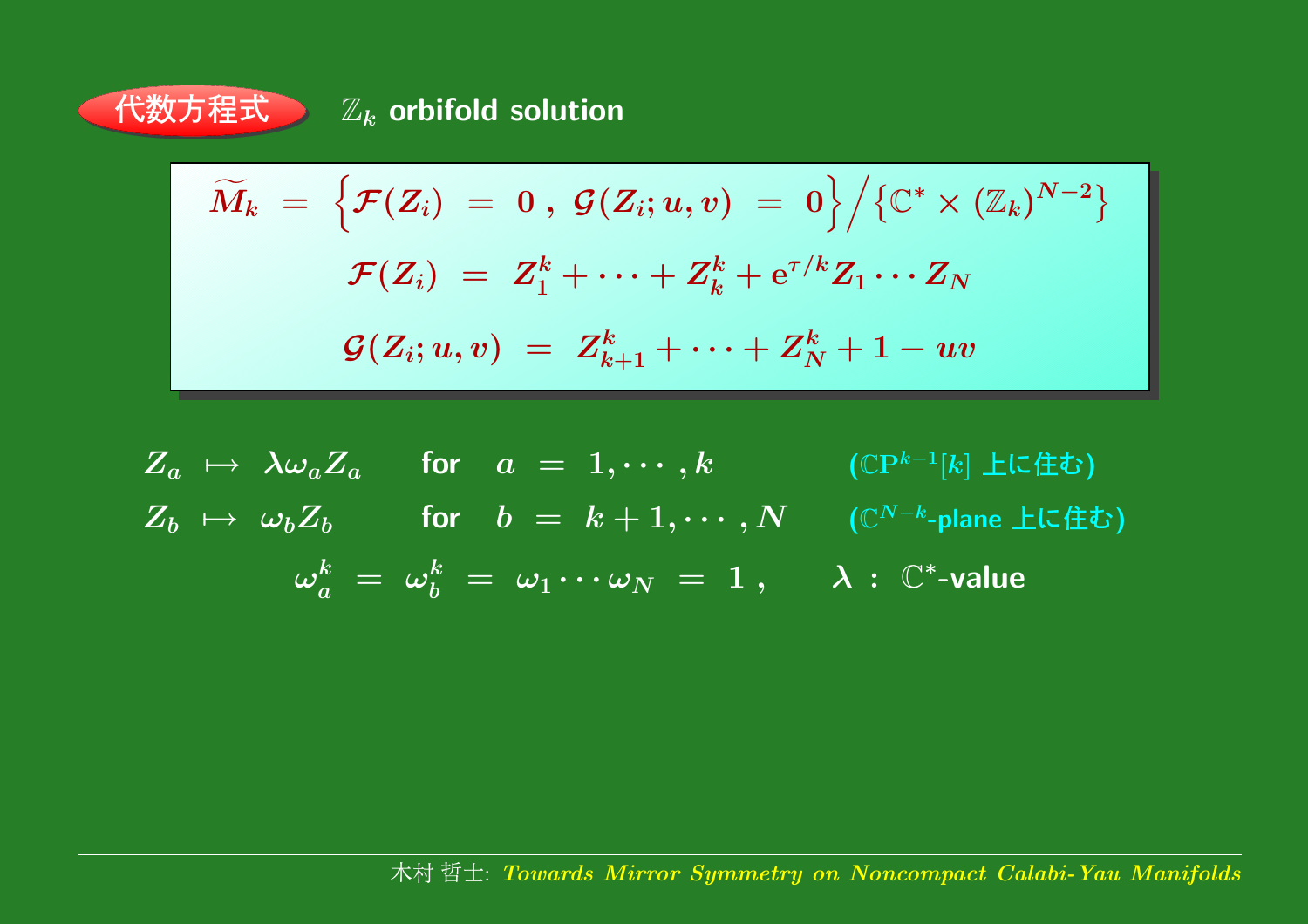Π  $\widehat{\phantom{a}}$ ら LG twisted superpotential を読み取る操作: k∑→

$$
Y_{P_2} \stackrel{\star}{\star} \stackrel{\star}{\mathfrak{M}} \stackrel{\star}{\smile} \quad e^{-Y_i} = X_i^k, \text{ etc.}
$$
\n
$$
\widetilde{W}_{N-k} = \sum_{i=1}^N X_i^{N-k} + X_{P_1}^{-(N-k)/k} + e^{t/(N-k)} X_1 X_2 \cdots X_N \cdot X_{P_1}
$$
\n
$$
X_i \to \omega_i X_i, \quad X_{P_1} \to \omega_{P_1} X_{P_1}
$$
\n
$$
\omega_k^{N-k} = \omega_{P_1}^{-\frac{N-k}{k}} = \omega_1 \omega_2 \cdots \omega_N \omega_{P_1} = 1 \qquad \sim \text{GLSM } \mathcal{D} \, M_{N-k} \text{ L} \mathbb{H} \mathbb{H}
$$

$$
\begin{aligned}\nY_{P_1} \stackrel{\text{def}}{\leq} & \mathbb{W}_k \end{aligned} = \sum_{i=1}^N X_i^k + X_{P_2}^{-k/(N-k)} + \mathrm{e}^{t/k} X_1 X_2 \cdots X_N \cdot X_{P_2} \\
X_i \to \omega_i X_i, \quad X_{P_2} \to \omega_{P_2} X_{P_2} \qquad (\mathbb{Z}_k)^N \text{ orbifold symmetry} \\
\omega_k^k \end{aligned}
$$
\n
$$
\omega_k^k = \omega_{P_2}^{-\frac{k}{N-k}} = \omega_1 \omega_2 \cdots \omega_N \omega_{P_2} = 1 \qquad \sim \text{GLSM } \mathcal{O} \text{ } M_k \text{ } \Box \text{ }\mathbb{H}
$$

村 哲士: Towards Mirror Symmetry on Noncompact Calabi-Yau Manifolds

 $\rightarrow k\frac{\partial}{\partial t}$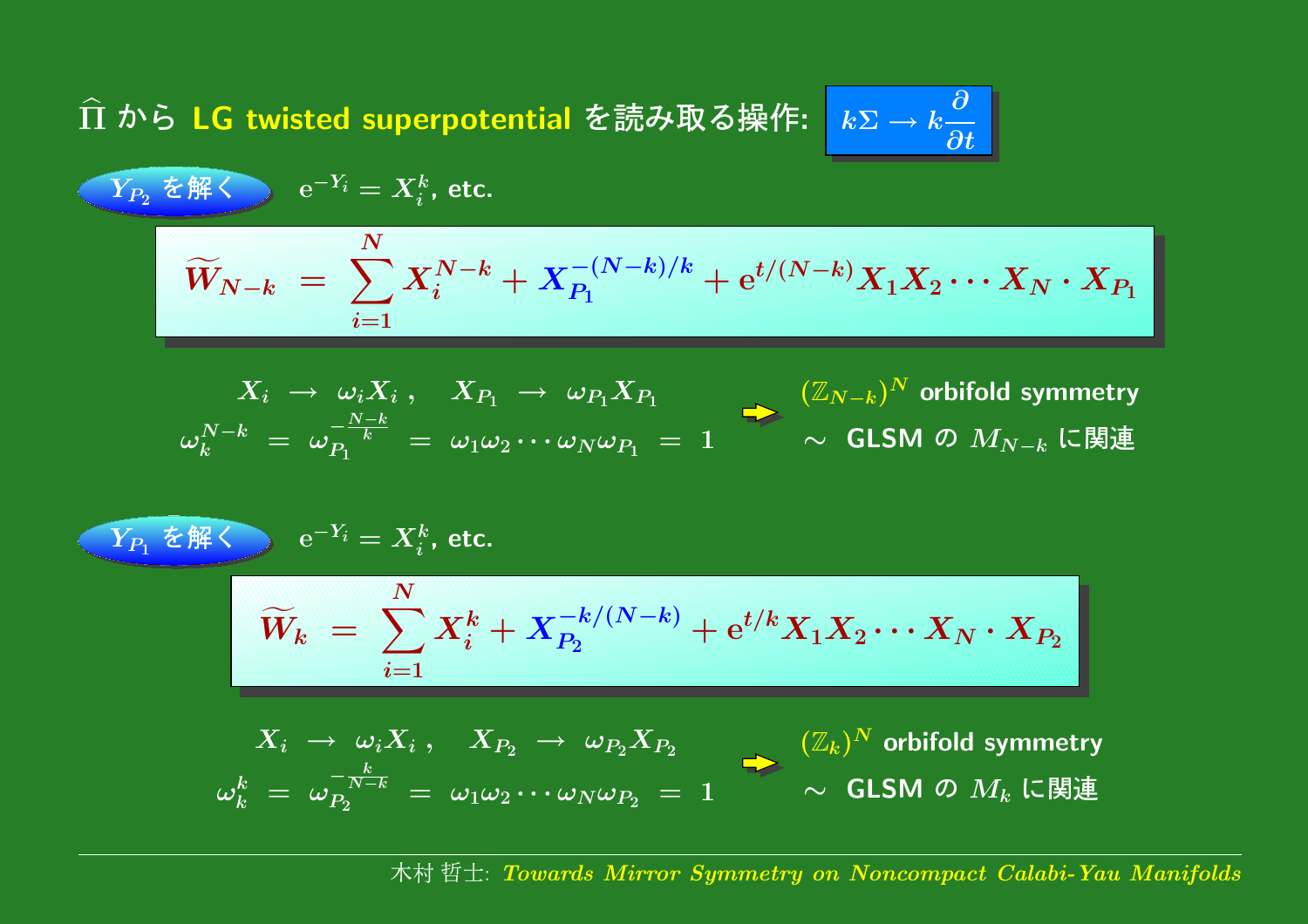Π  $\widehat{\phantom{a}}$ -canonical measure を持ちつつ  $W$  $\widetilde{\phantom{m}}$ 整数ベキとなるべし:

 $1\leq k\leq \frac{1}{2}N$  の時  $\widetilde{W}_{1}$  $W_{N-k}$  が選ばれる:

$$
k \; = \; \frac{1}{m+1}N \; , \quad m \; \in \; {\mathbb Z}_{>0}
$$

1  $\frac{1}{2}N \leq k \leq N-1$  の時  $\widetilde{W}_{k}$  $W_k$  が選ばれる:

$$
k \,\, = \,\, \frac{\ell}{\ell + 1} N \,\, , \quad \ell \,\, \in \,\, \mathbb{Z}_{>0}
$$

 $(N,k)$  毎に適切な orbifolded <code>LG</code> theory が一意に決まる

れらの orbifolded LG theory に対応する (mirror) CY geometry も構成できる |<br>|-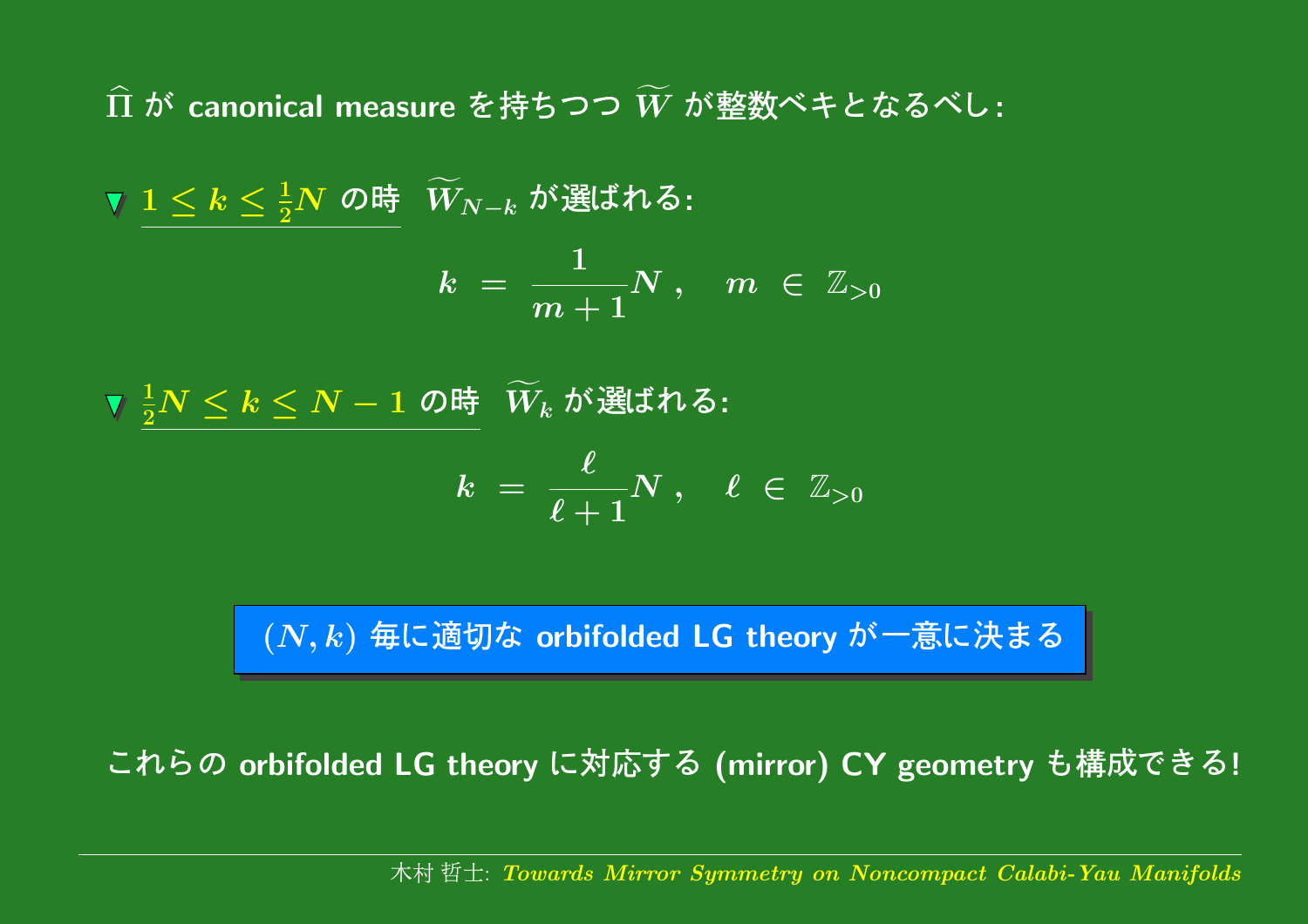

mirror geometry of  $\mathcal{O}(-N+k)$  bundle on  $\mathbb{C}\mathrm{P}^{N-1}[k]$ ( $f(E\cup 1 ≤ k ≤ N - 1)$ 



 $k=0$  case  $:\;\;\mathcal{O}(-N)$  bundle on  $\mathbb{C}\textrm{P}^{N-1}$  $k=N$  case  $\; : \;$  CY hypersurface  $\mathbb{C}{\rm P}^{N-1}[N]$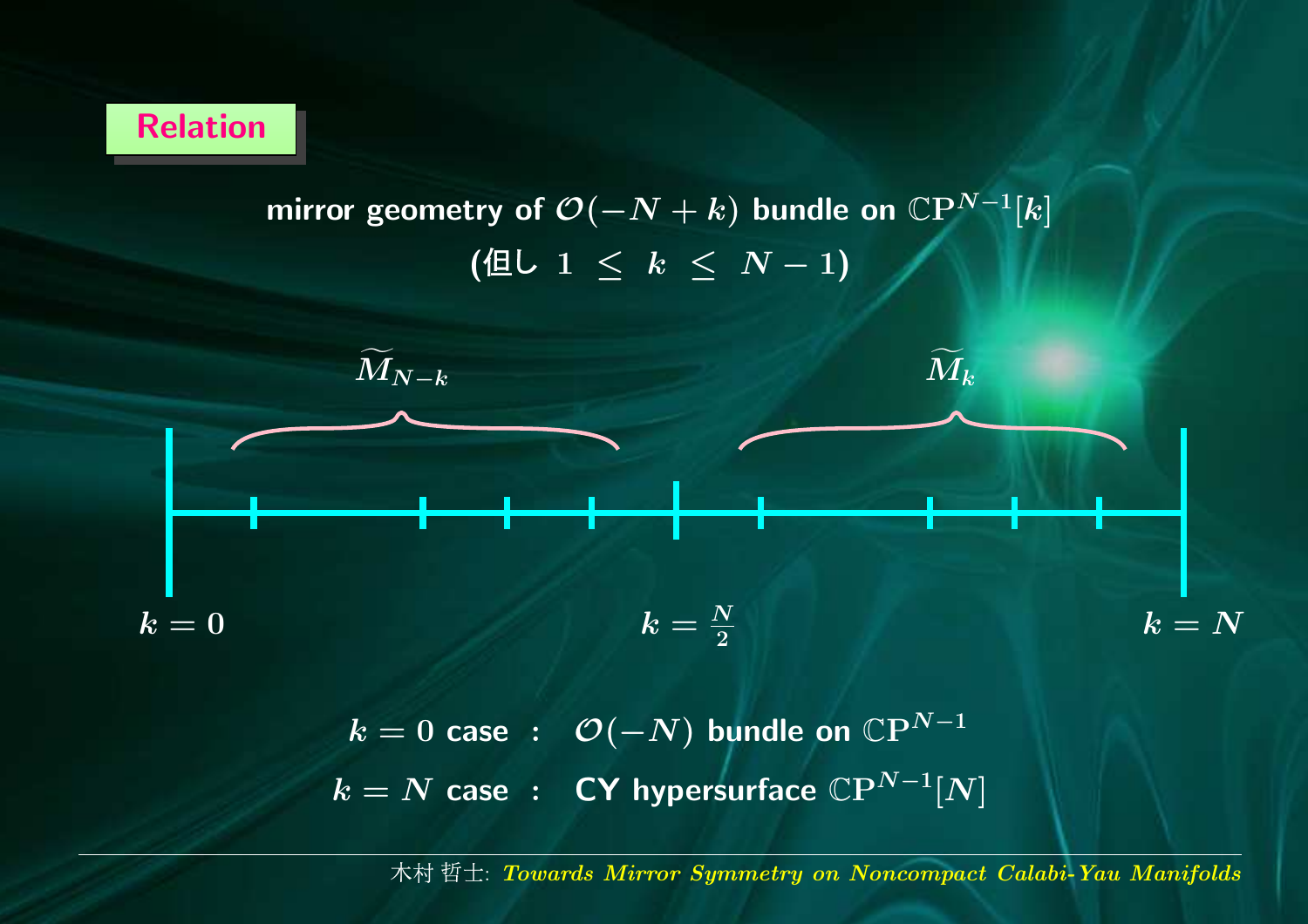

#### $\mathbf{L} \qquad N=2m+2, \, k=2 \,\, \mathsf{case}$ :



$$
\widetilde{W}_{N-2}\;=\;\sum_{i=1}^{N}X_i^{N-2}+X_{P_1}^{-m}+\mathrm{e}^{t/(N-2)}X_1\cdots X_N\cdot X_{P_1}\\ \widetilde{M}_{N-2}\;:\;\left.\begin{cases}0\;=\;1+Z_1^{N-2}+Z_2^{N-2} \\ 0\;=\;1+\sum_{b=3}^{N-1}Z_b^{N-2}+Z_1\cdots Z_{N-1}(\mathrm{e}^{t/(2m)}-uv) \end{cases}\right\}\Bigg/\big(\mathbb{Z}_{N-2}\big)^{N-2}
$$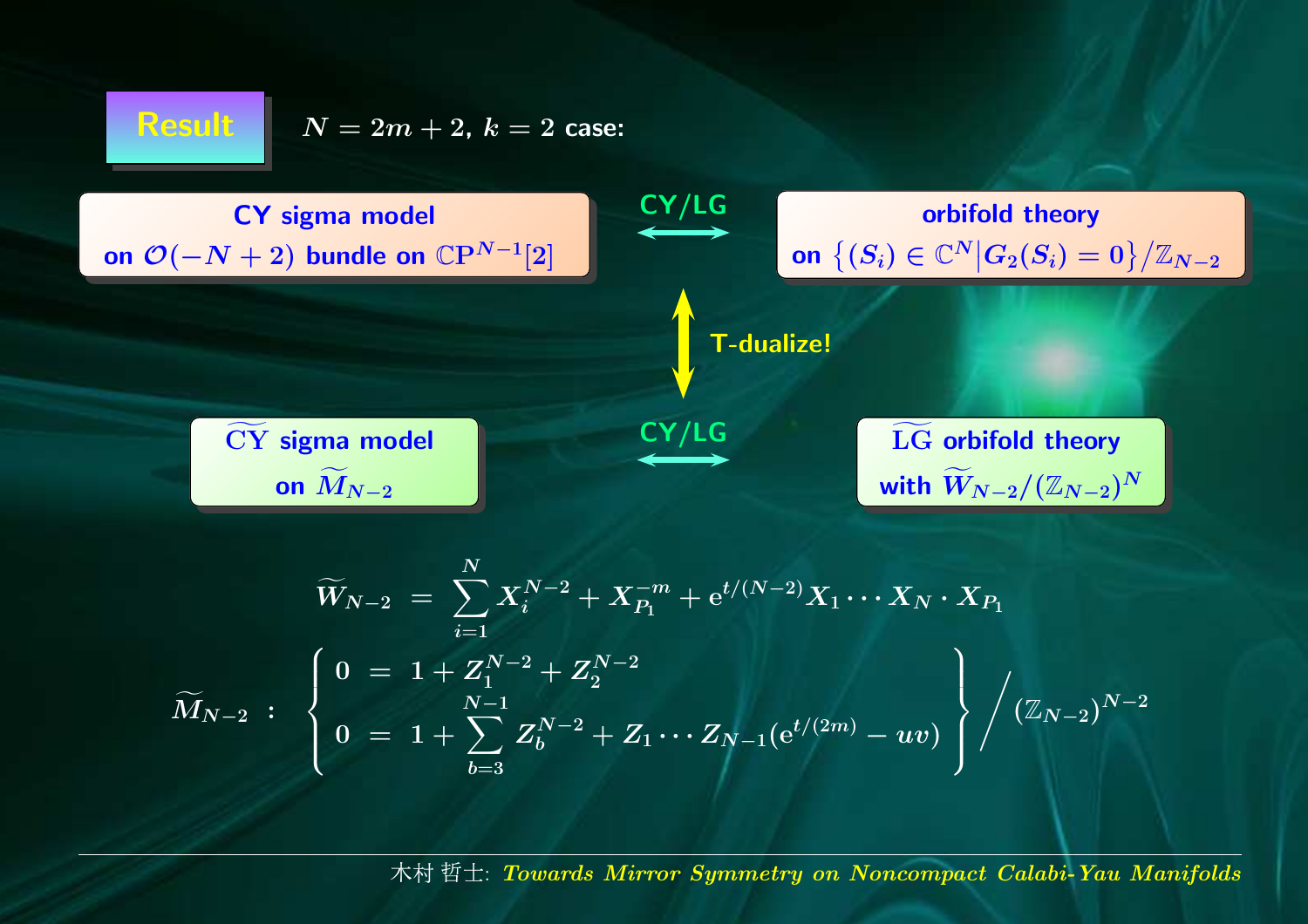#### Summary and Discussions

 $\mathcal{O}(-N+k)$  bundle on  $\mathbb{C}\mathrm{P}^{N-1}[k]$  のミラー多様体, LG superpotential が得られ

- $\boldsymbol{W}$ /<br>// 与えられる LG orbifolded theory から chiral ring などを構成すべ
	- line bundle on  $Q^{N-2}$  の mirror dual 構成への布

line bundle on  $Q^{N-2}$  の mirror dual を構成するにあたって…

- $\blacktriangledown$   $SO(N)$  symmetry の情報は D-term (Kähler potential) が担う
	- topological sectors のみでは mirror dual の議論は不完全のはず
	- Witten, Hori-Vafa formulation )<sup>+</sup>,-./012

▼ Noncompact である (しかも fiber bundle) 事からの問題 → 既存の方法で (co)homology や CFT などを評価, 構築できるのか?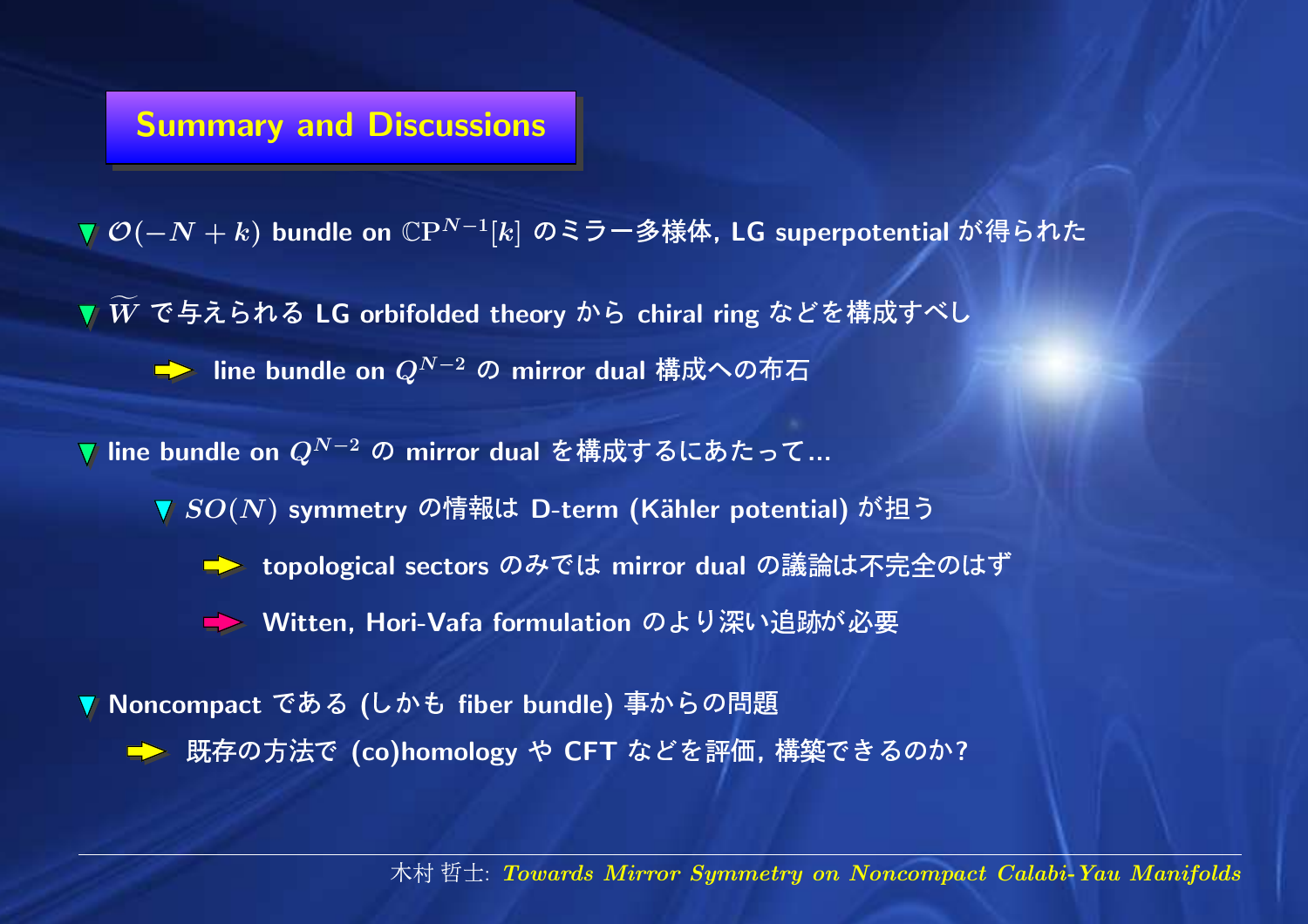#### **Applications**

New kinds of CY mirror pairs which have been unknown cohomology rings

SCFT on noncompact CY which differs from Liouville theory Liouville theory describes CFT on direct product spaces

Mirror duals of asymptotic free sigma models (sigma models on HSS)



sigma model on  $Q^{N-2}\quad\iff\quad\widehat D\text{-type}$  Toda field theory?

sigma model on  $\mathbb{C}\mathrm{P}^{N-1} \quad \iff \quad \widehat{A}_{N-1}$  Toda field theory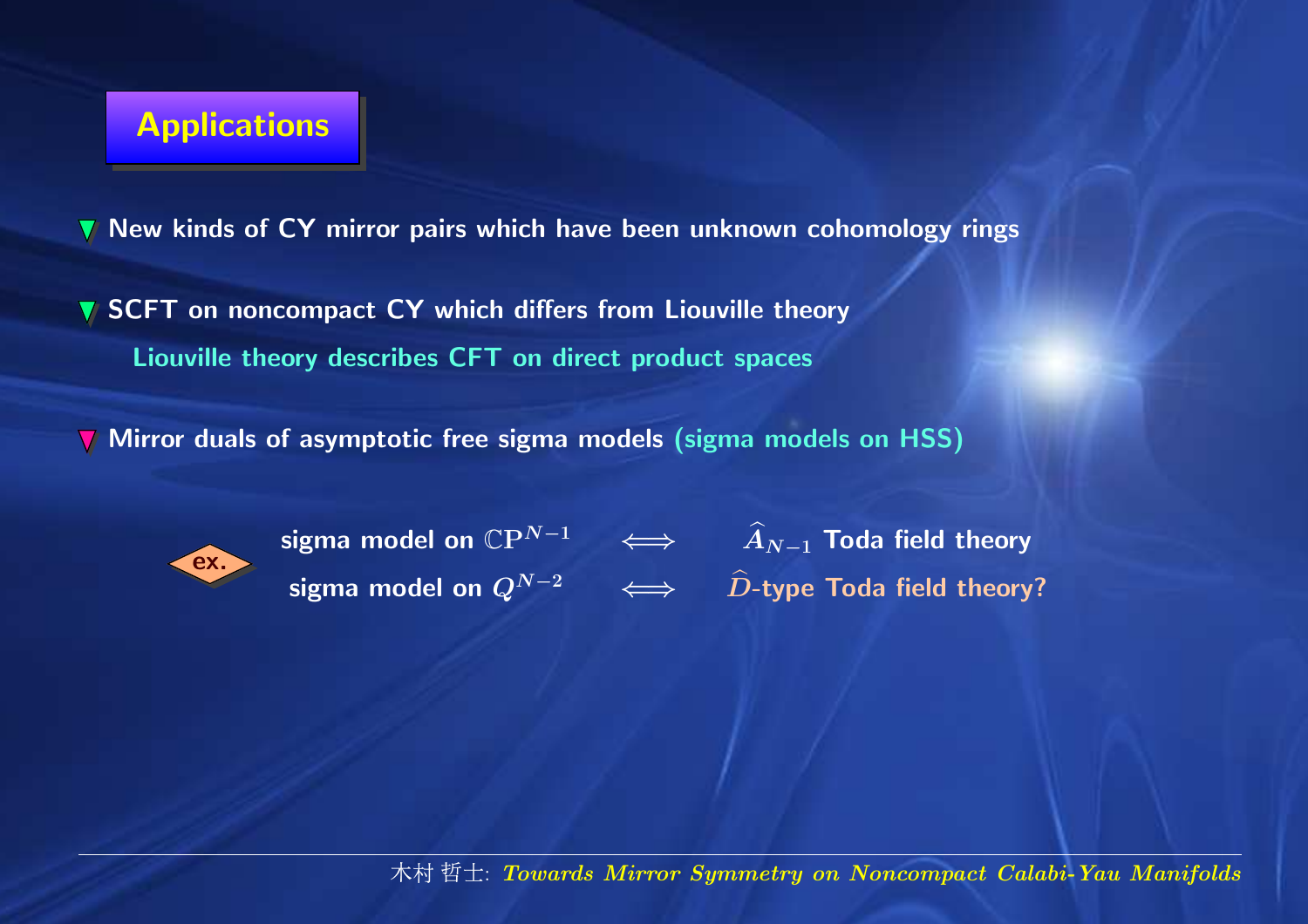Sigma model on  $Q^{N-2}$  (K.Higashijima, M.Nitta, M.Tsuzuki and TK, 2000)

Kähler potential (Lagrangian) of quadric surface:

$$
\mathscr{L} \; = \; r \int \mathrm{d}^4 \theta \, \log \Big\{ 1 + \sum_{j=1}^{N-2} |\Phi_j|^2 + \Big| 1 + \sum_{k=1}^{N-2} \Phi_k^2 \Big| \Big\}
$$

Introduce auxiliary fields  $V$  and  $P_1\!\!$  :

$$
\mathscr{L} \;=\; \int \mathrm{d}^4 \theta \,\Big( \sum_{i=1}^N \overline{S}_i\, \mathrm{e}^{2V} S_i - 2r\, V \Big) + \Big( \int \mathrm{d}^2 \theta\, P_1 \! \sum_{i=1}^N S_i^2 + h.c. \Big)
$$

sigma model on  $\mathbb{C}P^{N-1}$  with F-term constraint  $\Rightarrow SO(N)$  symmetry

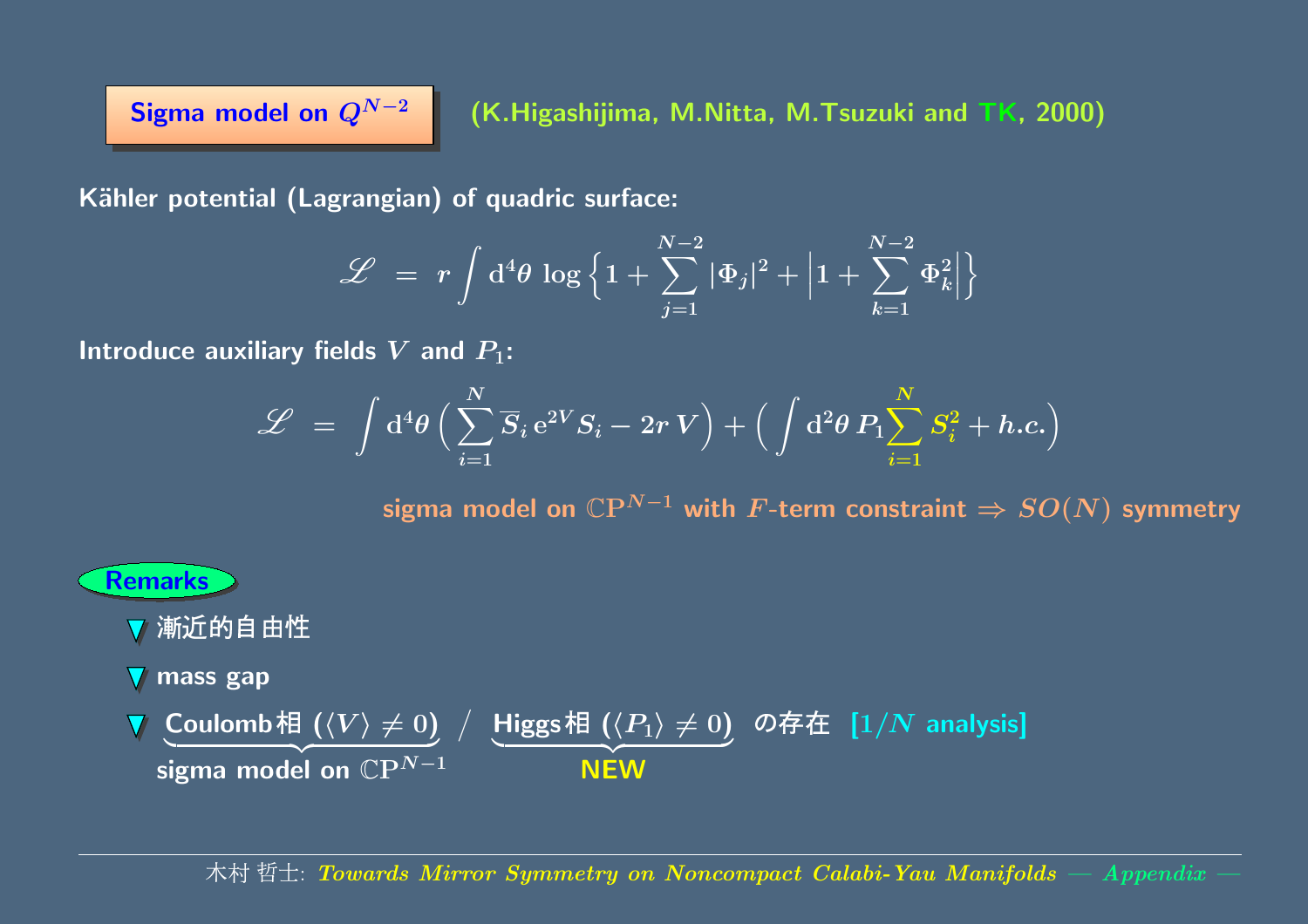

村 哲士: Towards Mirror Symmetry on Noncompact Calabi-Yau Manifolds — Appendix —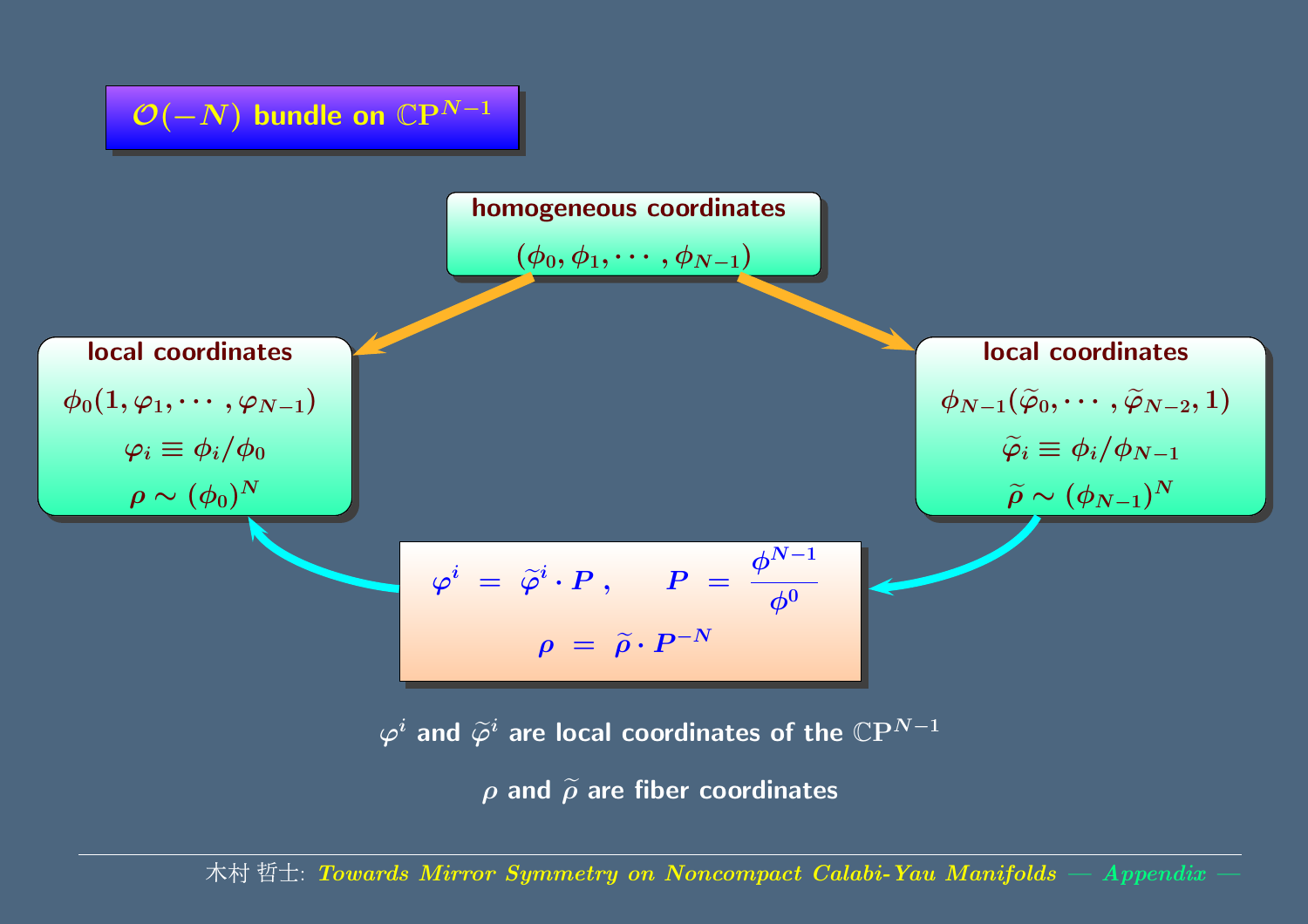$$
\boxed{\textbf{\textcolor{blue}{\bar{\textbf{A}}}}} \hspace{-1.5mm} \mathbf{\hat{\Xi}} \hspace{-1.5mm} \mathbf{\hat{B}} \hspace{-1.5mm} \mathbf{\hat{B}} \hspace{-1.5mm} \mathbf{\hat{B}} \hspace{-1.5mm} \mathbf{\hat{B}} \hspace{-1.5mm} \mathbf{\hat{B}} \hspace{-1.5mm} \mathbf{\hat{B}} \hspace{-1.5mm} \mathbf{\hat{B}} \hspace{-1.5mm} \mathbf{\hat{B}} \hspace{-1.5mm} \mathbf{\hat{B}} \hspace{-1.5mm} \mathbf{\hat{B}} \hspace{-1.5mm} \mathbf{\hat{B}} \hspace{-1.5mm} \mathbf{\hat{B}} \hspace{-1.5mm} \mathbf{\hat{B}} \hspace{-1.5mm} \mathbf{\hat{B}} \hspace{-1.5mm} \mathbf{\hat{B}} \hspace{-1.5mm} \mathbf{\hat{B}} \hspace{-1.5mm} \mathbf{\hat{B}} \hspace{-1.5mm} \mathbf{\hat{B}} \hspace{-1.5mm} \mathbf{\hat{B}} \hspace{-1.5mm} \mathbf{\hat{B}} \hspace{-1.5mm} \mathbf{\hat{B}} \hspace{-1.5mm} \mathbf{\hat{B}} \hspace{-1.5mm} \mathbf{\hat{B}} \hspace{-1.5mm} \mathbf{\hat{B}} \hspace{-1.5mm} \mathbf{\hat{B}} \hspace{-1.5mm} \mathbf{\hat{B}} \hspace{-1.5mm} \mathbf{\hat{B}} \hspace{-1.5mm} \mathbf{\hat{B}} \hspace{-1.5mm} \mathbf{\hat{B}} \hspace{-1.5mm} \mathbf{\hat{B}} \hspace{-1.5mm} \mathbf{\hat{B}} \hspace{-1.5mm} \mathbf{\hat{B}} \hspace{-1.5mm} \mathbf{\hat{B}} \hspace{-1.5mm} \mathbf{\hat{B}} \hspace{-1.5mm} \mathbf{\hat{B}} \hspace{-1.5mm} \mathbf{\hat{B}} \hspace{-1.5mm} \mathbf{\hat{B}} \hspace{-1.5mm} \mathbf{\hat{B}} \hspace{-1.5mm} \mathbf{\hat{B}} \hspace{-1.5mm} \mathbf{\hat{B}} \hspace{-1.5mm} \mathbf{\hat{B}} \hspace{-1.5mm} \mathbf{\hat{B}} \hspace{-1.5mm}
$$

 $r \gg \mathbf{0}$ : vacuum manifold  $M_{>0}$  を調べると ...

$$
M_{>0} = \left\{ (S_i, P_2) \in \mathbb{C}^{N+1} \, \Big| \, r = \sum_{i=1}^N |S_i|^2 - (N-k)|P_2|^2, \, G_k(S_i) = 0 \right\} \Big/ U(1)
$$
  

$$
\sum \mathcal{O}(-N+k) \text{ bundle on } \mathbb{C}P^{N-1}[k]
$$

 $\varphi$  phase  $\zeta(t)$ , massless theory

 ${\sf CY}$  sigma model on  $M_{>0}$ 

で与えられる

( $M_{>0}$  に沿わないモードは全て massive fields)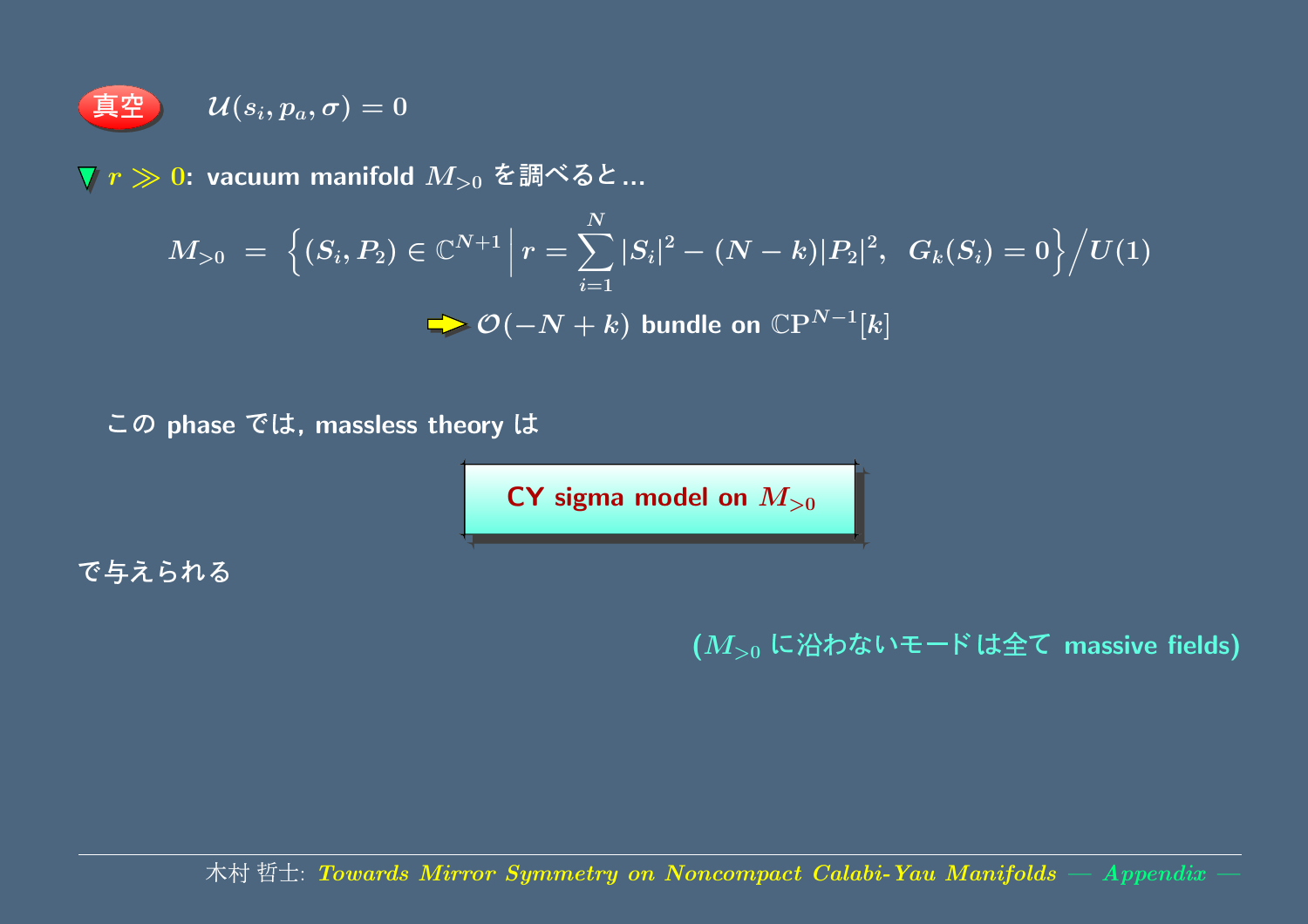$r \ll \mathbf{0}$ : vacuum manifold  $M_{< 0}$  を調べると ...

$$
M_{<0}\;=\;\left\{(P_1,P_2,S_i)\in\mathbb{C}^{N+2}\left|\begin{array}{l}F(P_a,S_i)=0\\ G_k(S_i)=0,\;\;P_1\partial_iG_k=0\end{array}\right\}\right/U(1)\\ F(P_a,S_i)\;=\;k|P_1|^2+(N-k)|P_2|^2-\sum_{i=1}^N|S_i|^2+r
$$

 $\mathbb{G}_{i=1}^N$  $\mathcal{O}_i(-1)$  bundle on  $\text{WCP}^1_{k,N-k}$ with constraints  $G_k(S_i)=0$  and  $P_1\partial_i G_k=0$ 



 $\overline{M_{< 0}} \; = \; M_{N-k} \oplus \overline{M_k}$ 

村 哲士: Towards Mirror Symmetry on Noncompact Calabi-Yau Manifolds — Appendix —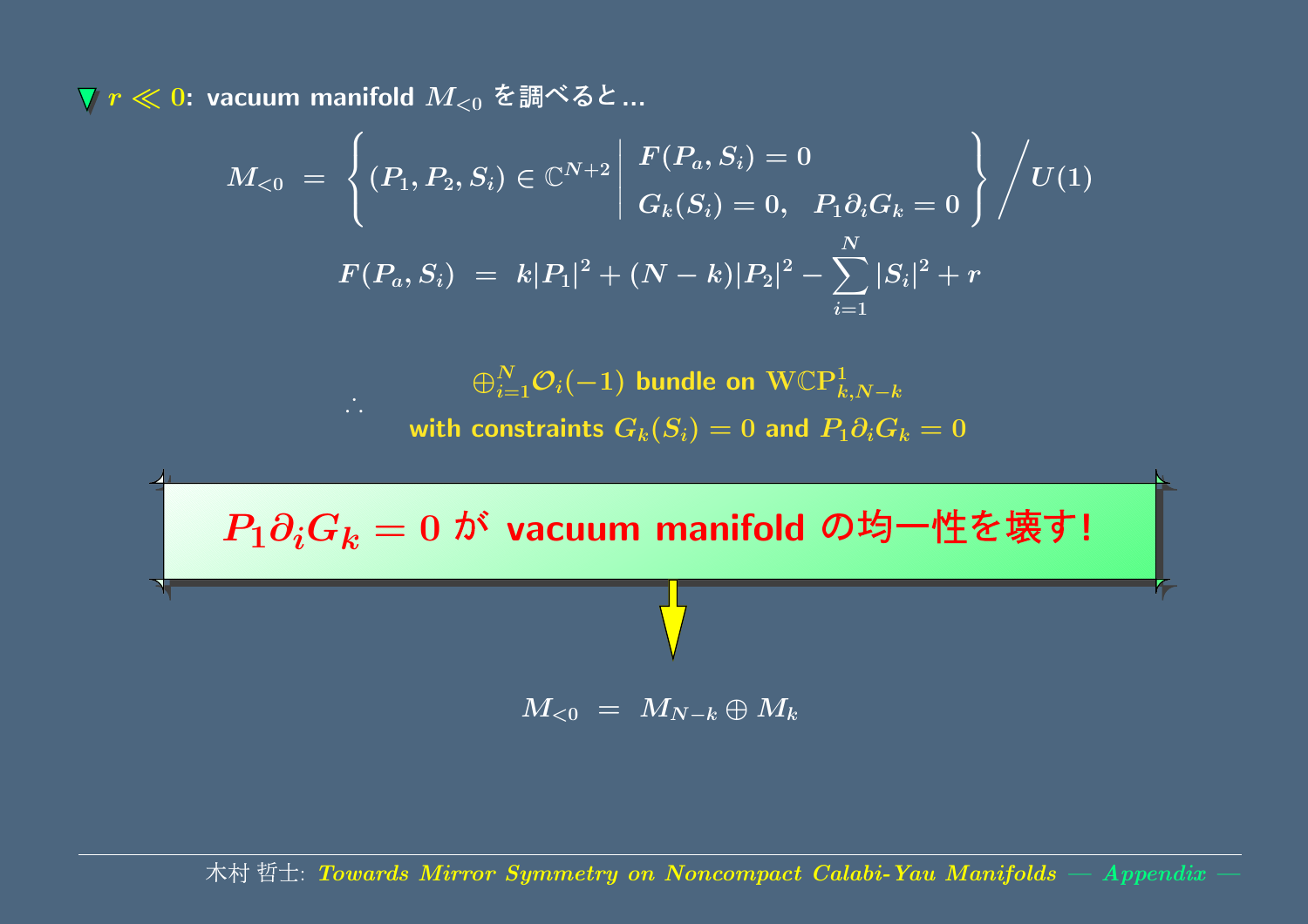#### Orbifold phase of GLSM

 $\nabla$   $(P_1 = 0, P_2 \neq 0) \in \text{WCP}^1_{k,N-k}$  region:

$$
M_{N-k} \,\, = \,\, \Big\{ (S_i) \in \mathbb{C}^N \, \Big| \, G_k(S_i) = 0 \Big\} \Big/ \mathbb{Z}_{N-k}
$$

 $\mathcal{D}$  )  $\mathcal{L}$   $\mathcal{D}$  massless effective theory

orbifold sigma model on  $M_{N-k}$ 

 $(P_1 \neq 0, P_2) \in \mathrm{WCP}^1_{k,N-k}$  region:

$$
M_k \;=\; \Big\{ (P_1,P_2) \in \mathbb{C}^* \times \mathbb{C} \, \Big| \, |r| = k|P_1|^2 + (N-k)|P_2|^2 \Big\} \Big/ \mathbb{Z}_k
$$

 $\mathcal{D}$  )  $\mathcal{L}$   $\mathcal{D}$  massless effective theory

$$
\Big\{ \text{(sigma model on $\mathbb{C}^1$)} \otimes (W_{\rm LG} = G_k(S_i) \text{ \textsf{LG theory}} \text{)} \Big\} \Big/ \mathbb{Z}_k
$$

(if  $k = 2$ ,  $\mathbb{C}^1/\mathbb{Z}_2$  orbifold sigma model)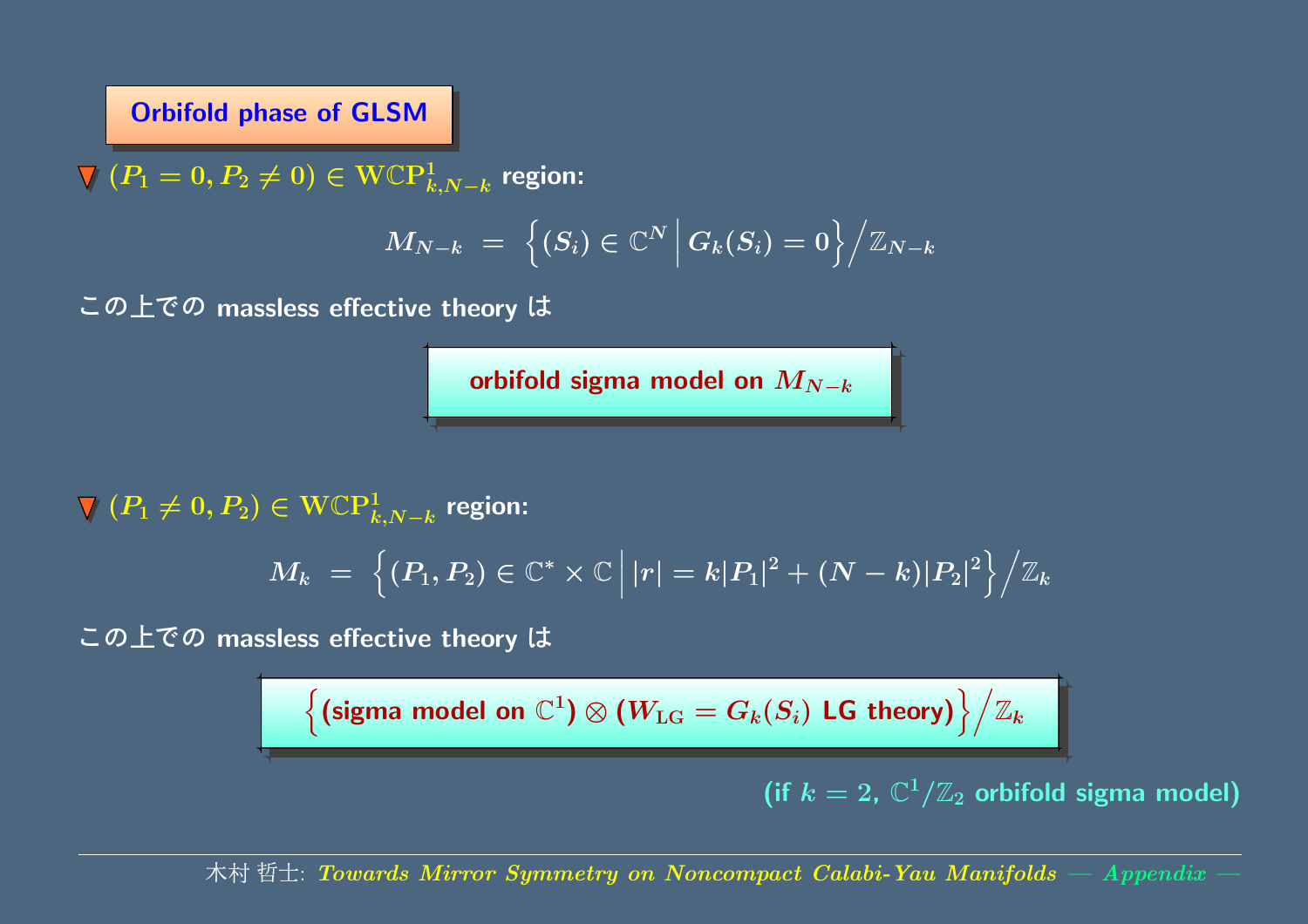LG twisted superpotentials  $\qquad$  Period integral  $\Pi$ 

b

$$
\begin{aligned} \widehat{\Pi} \; &= \; k \frac{\partial}{\partial t} \int \prod_{i=1}^N \mathrm{d} Y_i \, \mathrm{d} Y_{P_1} \, \mathrm{d} Y_{P_2} \, \delta \Big( \sum_{i=1}^N Y_i - k Y_{P_1} - (N-k) Y_{P_2} - t \Big) \\ & \qquad \qquad \times \exp \Big\{ - \sum_{i=1}^N \mathrm{e}^{-Y_i} - \mathrm{e}^{-Y_{P_1}} - \mathrm{e}^{-Y_{P_2}} \Big\} \end{aligned}
$$

$$
\begin{aligned}\n\nabla - Y_{P_2} &= \frac{1}{N-k} \Big( t - \sum_{i=1}^N Y_i + k Y_{P_1} \Big) \colon \\
\widehat{\Pi} \ &= \ \mathrm{e}^{t/(N-k)} \int \prod_{i=1}^N \Big( \mathrm{e}^{-\frac{1}{N-k} Y_i} \mathrm{d} Y_i \Big) \, \Big( \mathrm{e}^{\frac{k}{N-k} Y_{P_1}} \mathrm{d} Y_{P_1} \Big) \\
&\quad \times \exp \Big\{ - \sum_{i=1}^N \mathrm{e}^{-Y_i} - \mathrm{e}^{-Y_{P_1}} - \mathrm{e}^{t/(N-k)} \prod_{i=1}^N \mathrm{e}^{-\frac{1}{N-k} Y_i} \mathrm{e}^{\frac{k}{N-k} Y_{P_1}} \Big\} \\
&\quad \mathrm{e}^{-\frac{1}{N-k} Y_i} &\equiv \ X_i \ , \qquad \mathrm{e}^{\frac{k}{N-k} Y_{P_1}} &\equiv \ X_{P_1} \\
\therefore \quad \widehat{\Pi} \ &= \ \big(\text{factors}\big) \int \prod_{i=1}^N \mathrm{d} X_i \, \mathrm{d} Y_{P_1} \, \exp \Big\{ \underbrace{- \sum_{i=1}^N X_i^{N-k} - X_{P_1}^{-\frac{N-k}{k}} - \mathrm{e}^{t/(N-k)} X_1 \cdots X_N X_{P_1}}_{- \widetilde{W}_{N-k}} \Big\} \end{aligned}
$$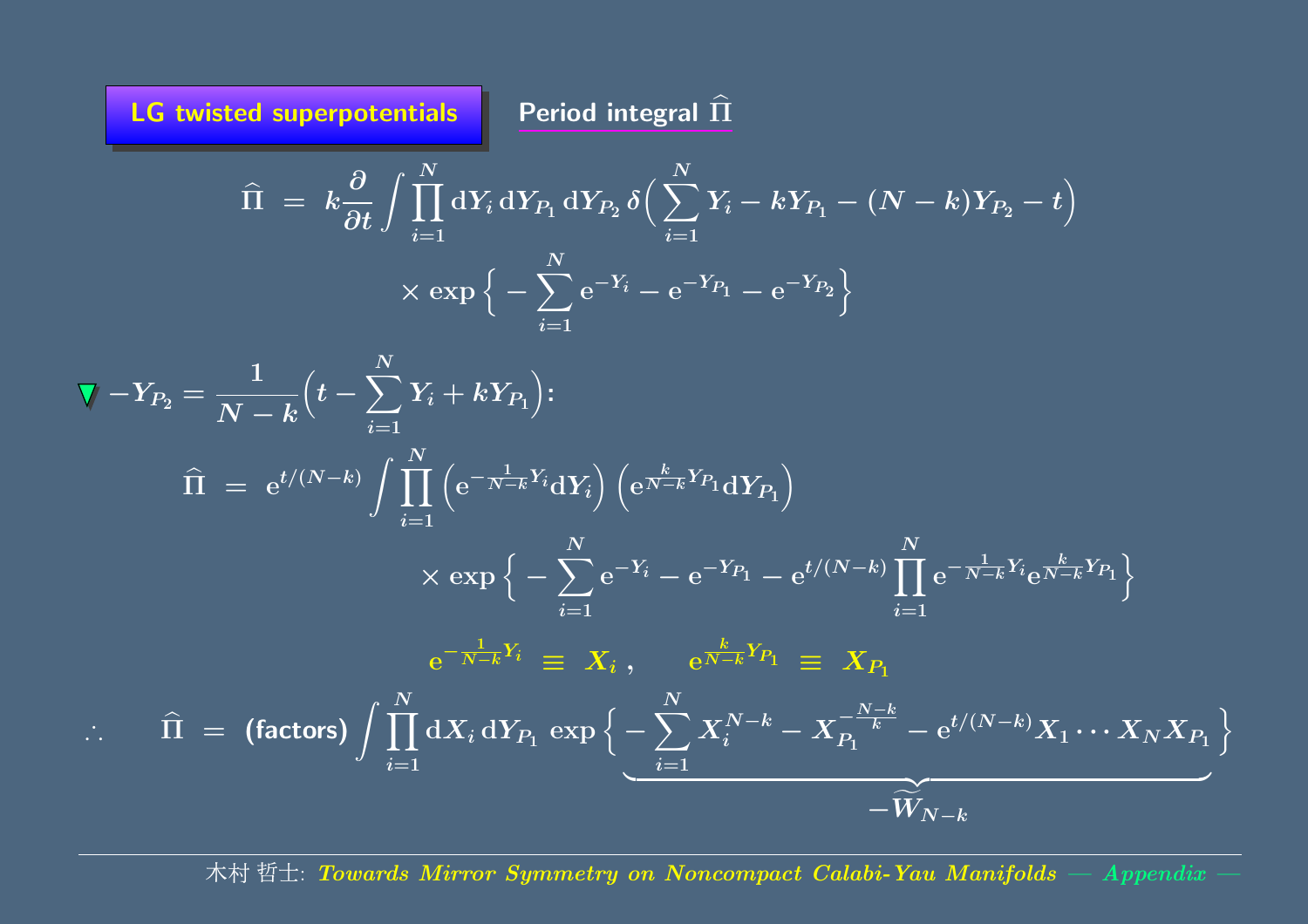$$
\begin{array}{l} \displaystyle \nabla -Y_{P_{1}}=\frac{1}{k}\Big(t-\sum_{i=1}^{N}Y_{i}+(N-k)Y_{P_{2}}\Big)\! : \\ \\ \displaystyle \widehat{\Pi} \;=\; {\rm e}^{t/k}\int \prod_{i=1}^{N}\Big({\rm e}^{-\frac{1}{k}Y_{i}}{\rm d}Y_{i}\Big)\,\Big({\rm e}^{\frac{N-k}{k}Y_{P_{2}}}{\rm d}Y_{P_{2}}\Big)\,\exp\Big\{-\sum_{i=1}^{N}{\rm e}^{-Y_{i}}-{\rm e}^{-Y_{P_{2}}}-{\rm e}^{t/k}\prod_{i=1}^{N}{\rm e}^{-\frac{1}{k}Y_{i}}{\rm e}^{\frac{N-k}{k}Y_{P_{2}}}\Big\}\\ \\ \displaystyle {\rm e}^{-\frac{1}{k}Y_{i}} \;\equiv\; X_{i}\; , \qquad {\rm e}^{\frac{N-k}{k}Y_{P_{2}}}\;\equiv\; X_{P_{2}} \\ \\ \displaystyle \therefore \qquad \widehat{\Pi} \;=\; \big(\text{factors}\big)\int \prod_{i=1}^{N}{\rm d}X_{i}\,{\rm d}Y_{P_{2}}\,\exp\Big\{-\sum_{i=1}^{N}X^{k}_{i}-X_{P_{2}}^{-\frac{k}{N-k}}-{\rm e}^{t/k}X_{1}\cdots X_{N}X_{P_{2}}\Big\}\\ \\ \displaystyle \hspace{0.1cm}\longrightarrow \widetilde{W_{k}} \end{array}
$$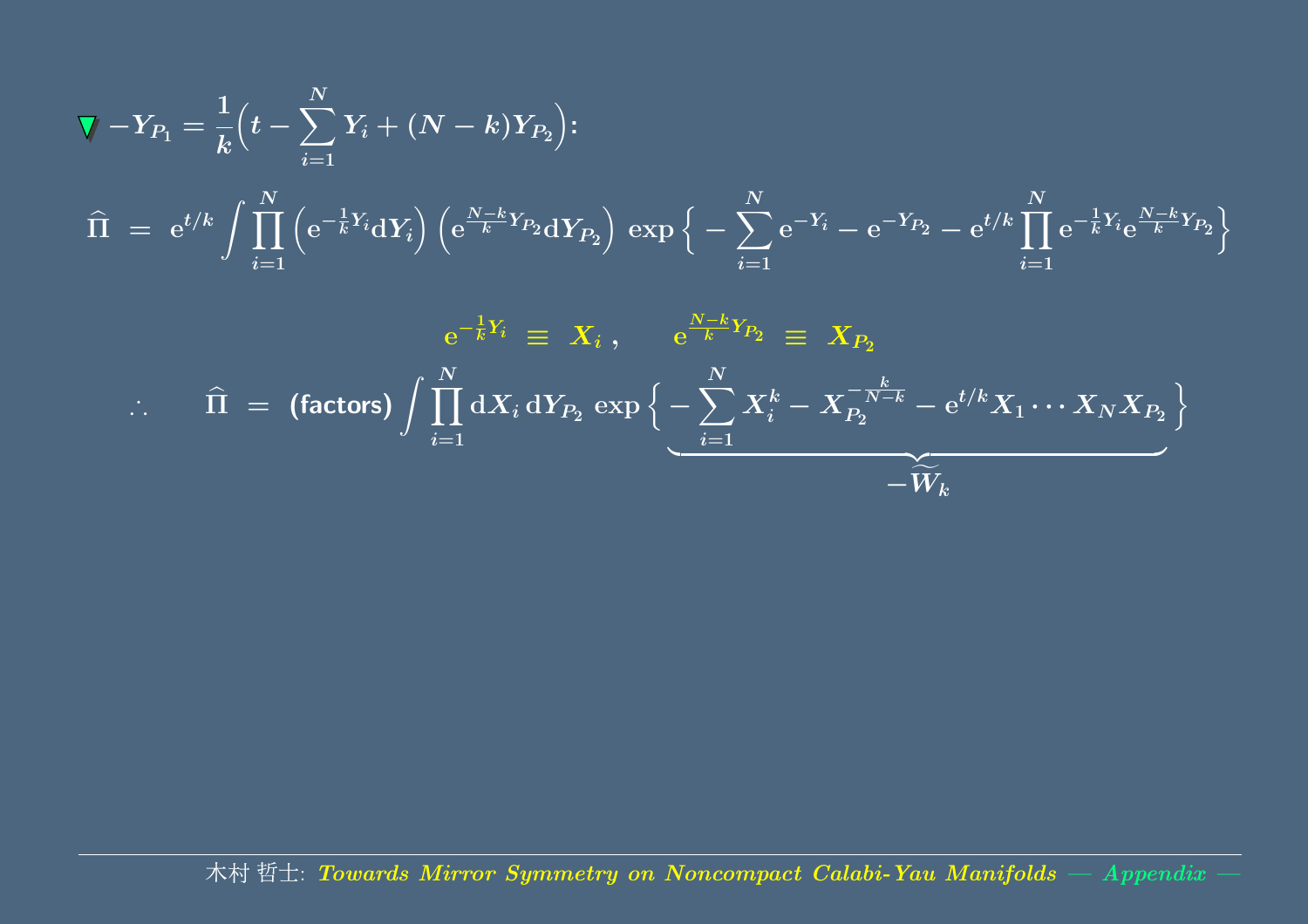Π  $\widehat{\phantom{a}}$  = $\int \prod_{i=1}^N \mathrm{d} Y_i \, \mathrm{d} Y_{P_1} \, \mathrm{d} Y_{P_2} \, \mathrm{e}^{-Y_{P_1}} \, \delta \Big( \sum_{i=1}^N Y_i - k Y_{P_1} - (N-k) Y_{P_2} - t \Big)$ × $\times \exp\Big\{-\sum$  $\bm{N}$  $i{=}1$  $\mathrm{e}^{-Y_i}$  —  $\Big\{-\mathrm{e}^{-Y_{P_1}}-\mathrm{e}^{-Y_{P_2}}\Big\}$ 

field re-definition:

**Mirror geometries** 

r geometries  $\qquad \qquad$  Period integral  $\widehat{\Pi}$ 

$$
\begin{aligned}\n\mathrm{e}^{-Y_{P_1}} &\equiv \widetilde{P}_1 \ , \qquad \mathrm{e}^{-Y_a} &\equiv \widetilde{P}_1 \, U_a \qquad \text{for } a = 1, \cdots, k \\
\mathrm{e}^{-Y_{P_2}} &\equiv \widetilde{P}_2 \ , \qquad \mathrm{e}^{-Y_b} &\equiv \widetilde{P}_2 \, U_b \qquad \text{for } b = k+1, \cdots, N\n\end{aligned}
$$

$$
\begin{aligned}\n\widehat{\Pi} &= \int \prod_{i=1}^{N} \left( \frac{\mathrm{d}U_{i}}{U_{i}} \right) \mathrm{d}\widetilde{P}_{1} \left( \frac{\mathrm{d}\widetilde{P}_{2}}{\widetilde{P}_{2}} \right) \delta \Big( \log \Big( \prod_{i=1}^{N} U_{i} \Big) + t \Big) \exp \Big\{ - \widetilde{P}_{1} \Big( \sum_{a} U_{a} + 1 \Big) - \widetilde{P}_{2} \Big( \sum_{b} U_{b} + 1 \Big) \Big\} \\
&= \int \prod_{i=1}^{N} \left( \frac{\mathrm{d}U_{i}}{U_{i}} \right) \mathrm{d}u \, \mathrm{d}v \, \delta \Big( \log \Big( \prod_{i=1}^{N} U_{i} \Big) + t \Big) \, \delta \Big( \sum_{a} U_{a} + 1 \Big) \, \delta \Big( \sum_{b} U_{b} + 1 - uv \Big) \\
&\text{where} \quad \frac{1}{\widetilde{P}_{2}} &= \mathrm{d}u \, \mathrm{d}v \, \exp \Big( \widetilde{P}_{2} \, uv \Big)\n\end{aligned}
$$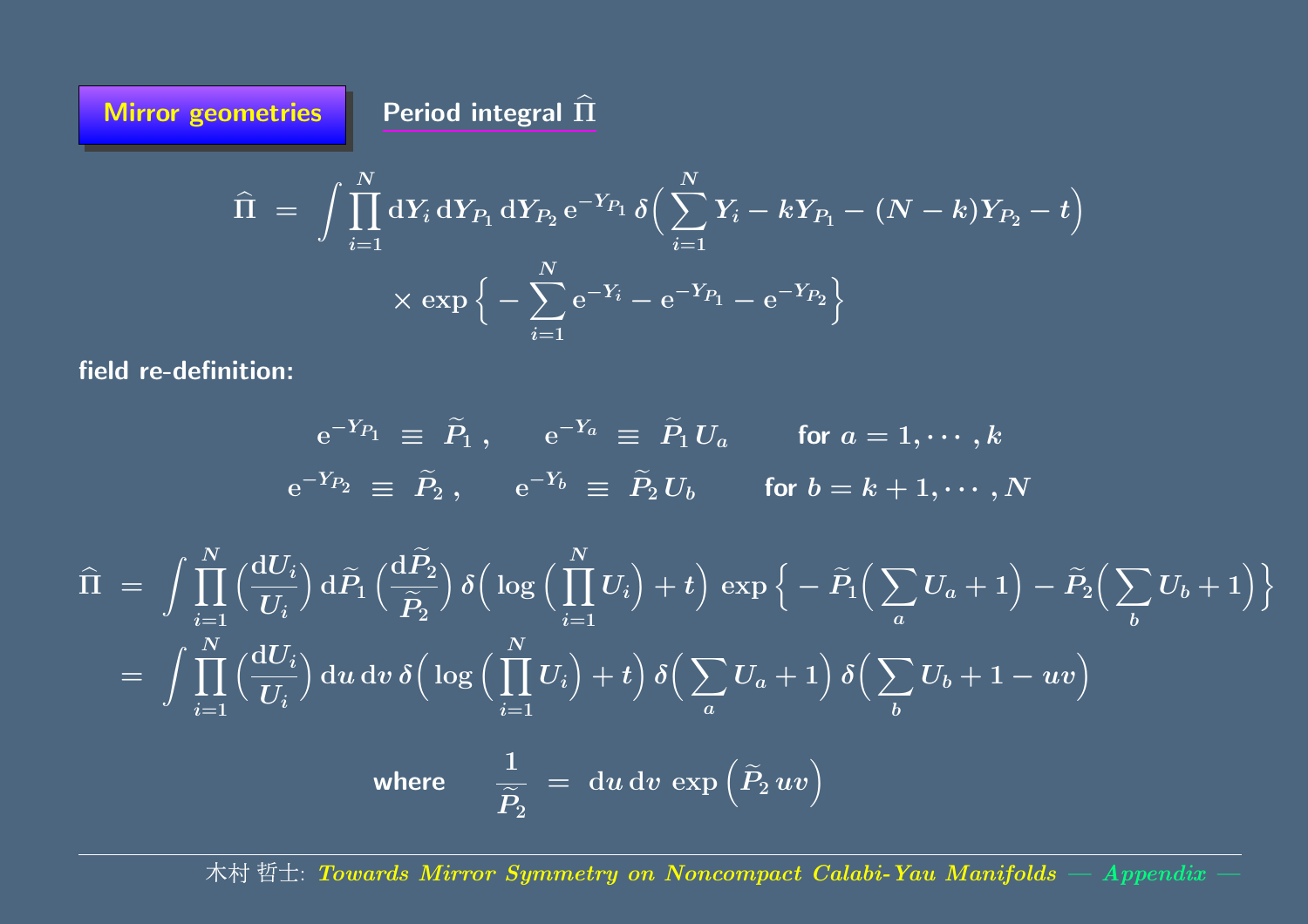

$$
U_a \; \equiv \; Z_a^{N-k} \; , \quad \ U_b \; \equiv \; {\rm e}^{-t/(N-k)} \frac{Z_b^{N-k}}{Z_1 \cdots Z_N}
$$

$$
\widehat{\Pi} \;=\; \int \frac{1}{\text{vol.}(\mathbb{C}^*)}\prod_{i=1}^N \text{d} Z_i \,\text{d} u \,\text{d} v \,\delta\Big(\sum_a Z^{N-k}_a +1\Big) \,\delta\Big(\sum_b Z^{N-k}_b + Z_1\cdots Z_N\big(\mathrm{e}^{t/(N-k)}-uv\big)\Big)
$$

for  $\bm{M}$  $\widetilde{\phantom{m}}$ (VI  $_k$  :

$$
U_a \; \equiv \; {\rm e}^{-t/k} \frac{Z_a^k}{Z_1 \cdots Z_N} \, , \quad \ \ U_b \; \equiv \; Z_b^k
$$

$$
\widehat{\Pi} \;=\; \int \frac{1}{\mathrm{vol.}(\mathbb{C}^*)}\prod_{i=1}^N \mathrm{d} Z_i \, \mathrm{d} u \, \mathrm{d} v \, \delta \Big( \sum_a Z_a^k + \mathrm{e}^{t/k} Z_1 \cdots Z_N \Big) \, \delta \Big( \sum_b Z_b^k + 1 - uv \Big)
$$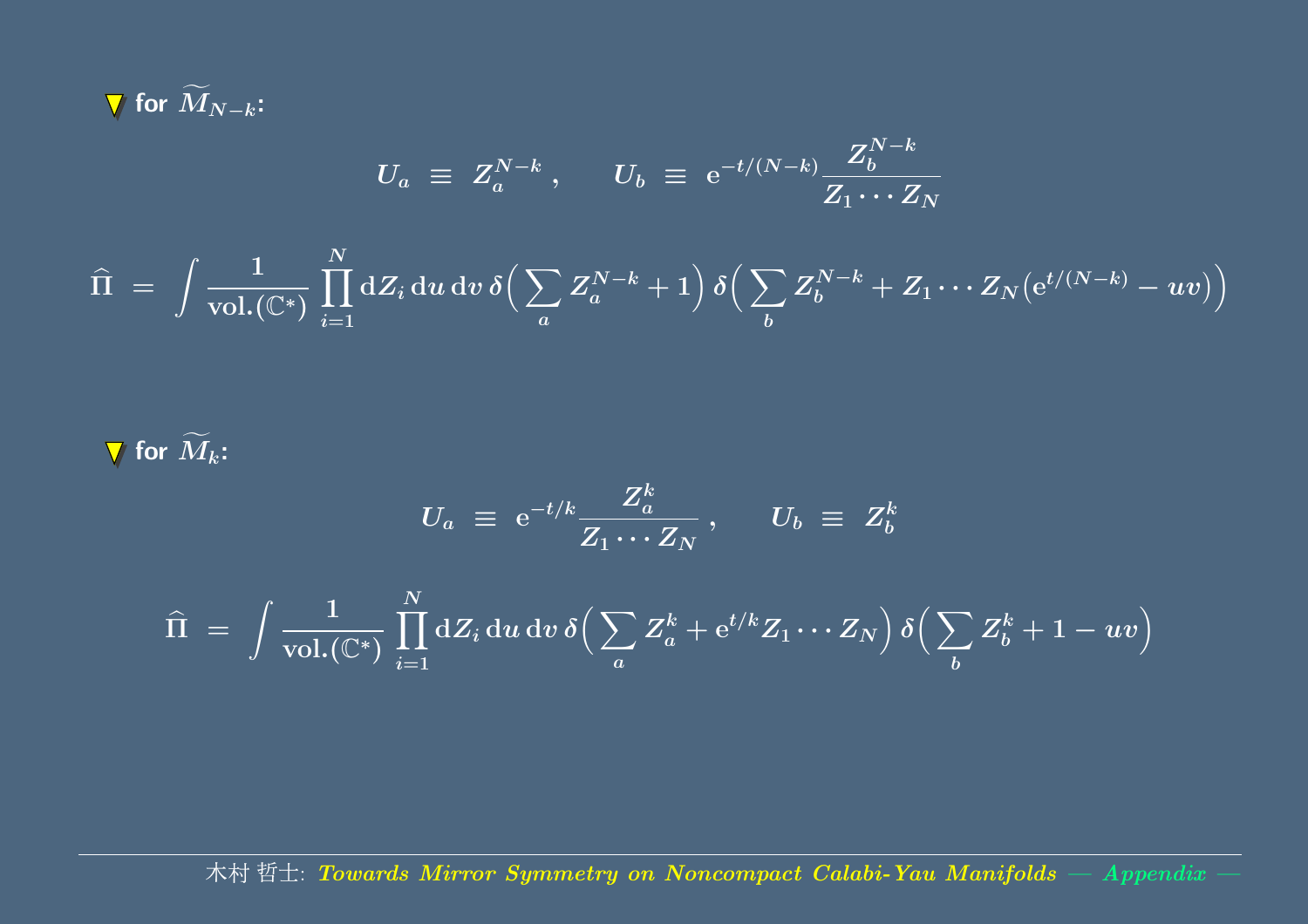#### Algebraic equations

mirror dual of  $\mathcal O(-N)\to \mathbb C \mathrm P^{N-1}$ :

$$
\widetilde{M} \;=\; \Big\{ (Z_i;u,v) \in \mathbb{C}^N \times \mathbb{C}^2 \, \Big| \, \widetilde{G}(Z_i;u,v) = 0 \Big\} \Big/ \{ \mathbb{C}^* \times (\mathbb{Z}_N)^{N-2} \}\\ \widetilde{G}(Z_i;u,v) \;=\; Z_1^N + \cdots + Z_N^N + Z_1 \cdots Z_N (\mathrm{e}^{t/N} - uv)
$$

mirror dual of  $\mathbb{C}\mathrm{P}^{N-1}[N]$ :

$$
\widetilde{M} \;=\; \Big\{ (Z_1,\cdots,Z_N) \in \mathbb{C}^N \, \Big| \, G(Z_i) \;=\; 0 \Big\} \Big/ \big\{ \mathbb{C}^* \times (\mathbb{Z}_N)^{N-2} \big\} \\[2mm] \hspace{25mm} G(Z_i) \;=\; Z_1^N + \cdots + Z_N^N + \mathrm{e}^{t/N} Z_1 \cdots Z_N
$$

 $Z_i$ : homogeneous coordinates of mirror dual space (also  $\mathbb{C}P^{N-1}$ )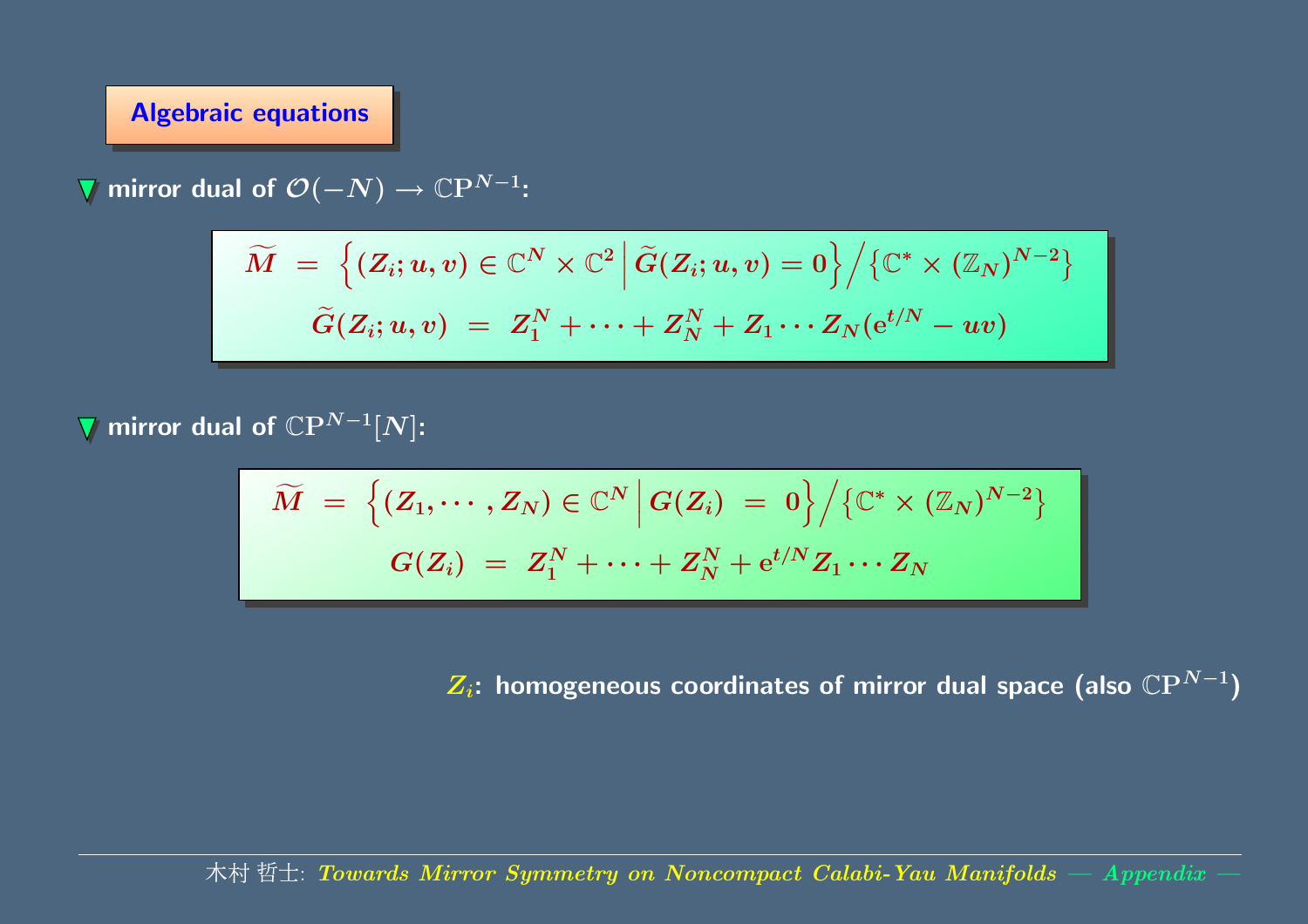#### $\mathcal{N}=(2,2)$  SCFT and Calabi-Yau geometry



NS-NS chiral primary states, R-R ground states と harmonic formsの相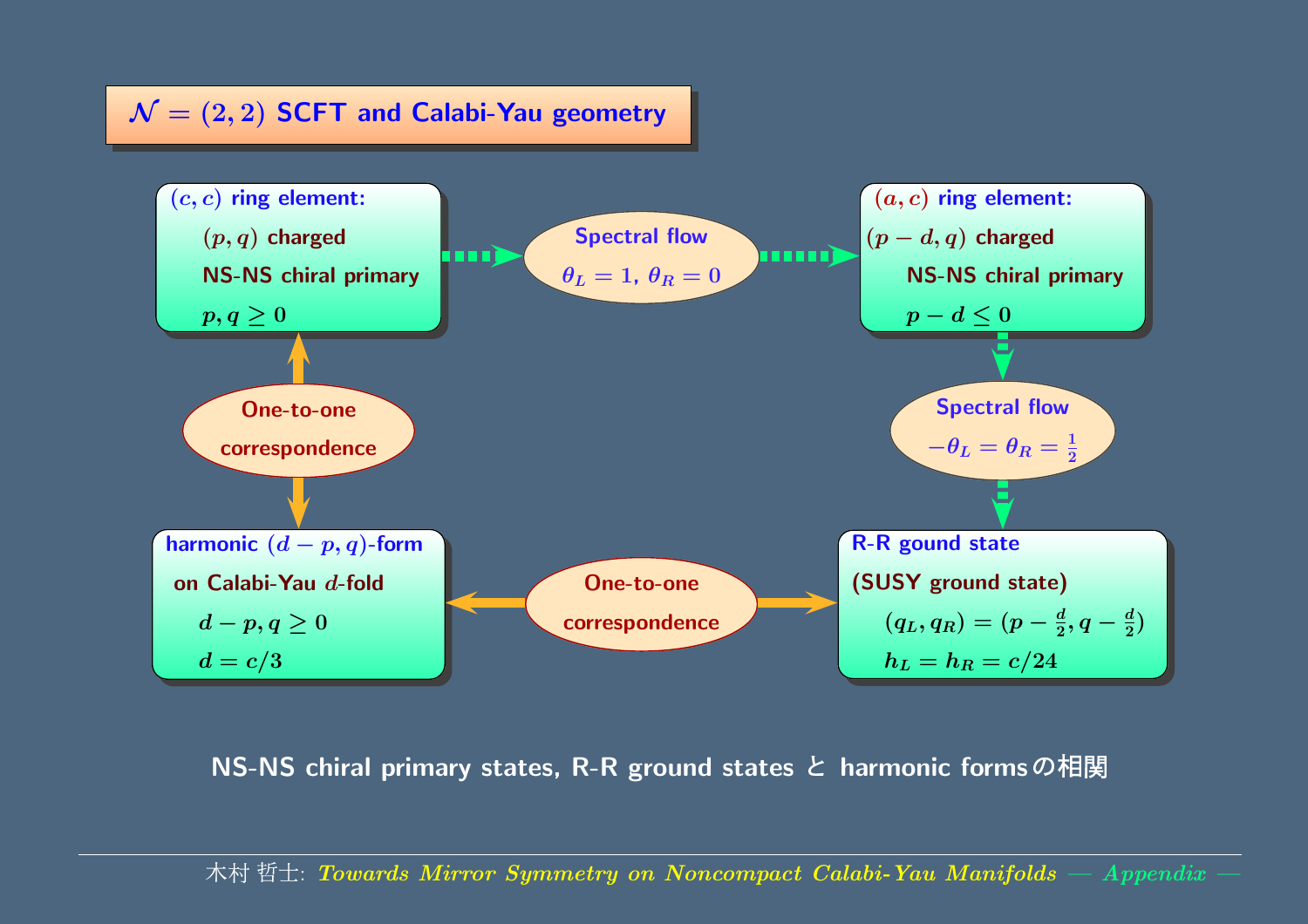